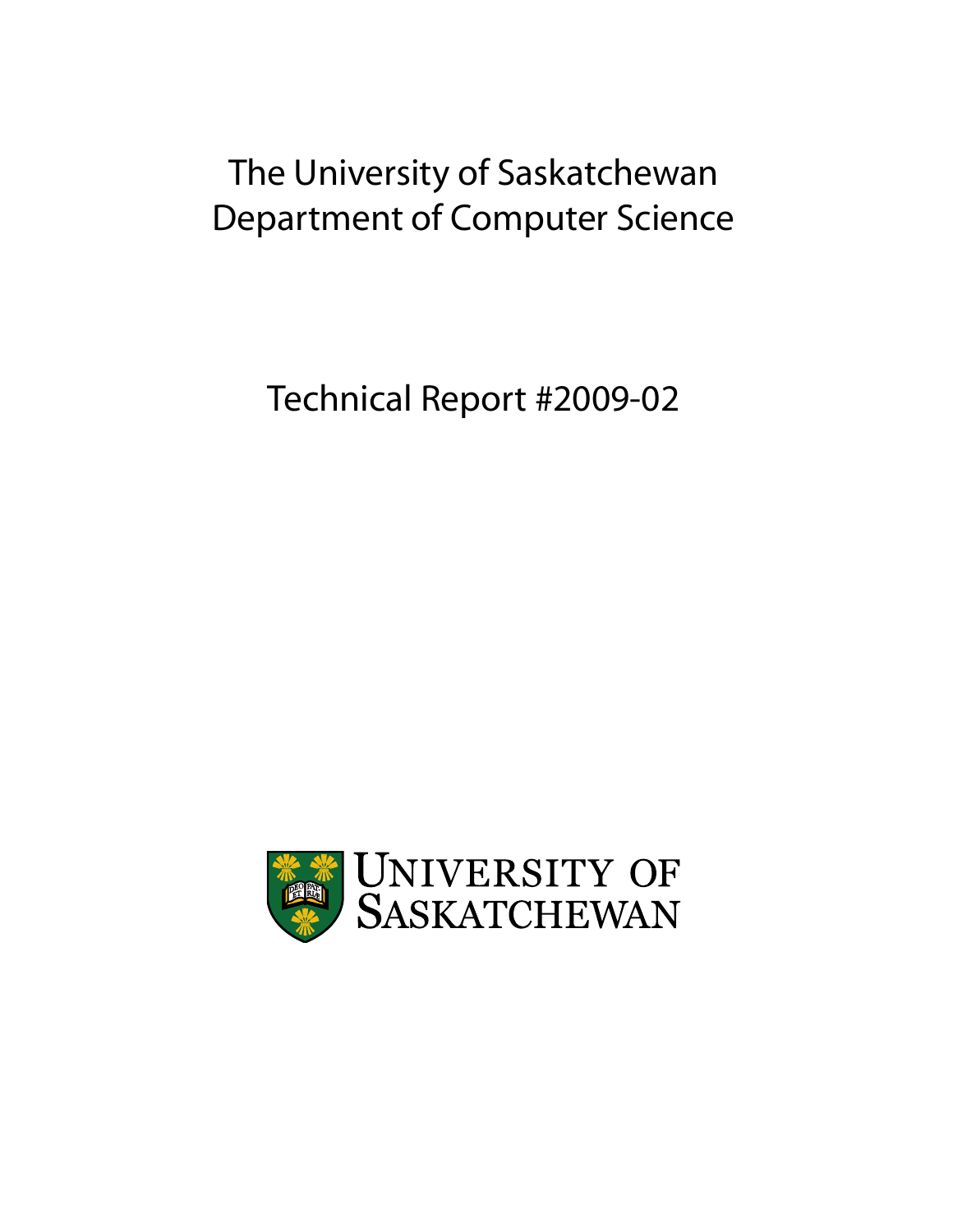## Improved MESH efficiency via parallelization and code optimization

Chris B. Marsh<sup>1,2</sup>, Bruce Davison<sup>3</sup>, and Raymond J. Spiteri<sup>2</sup>

<sup>1</sup> Centre for Hydrology, Department of Geography, University of Saskatchewan Simulation Research Laboratory, Department of Computer Science, University of Saskatchewan National Hydrology Research Centre, Saskatoon, Saskatchewan

October 2009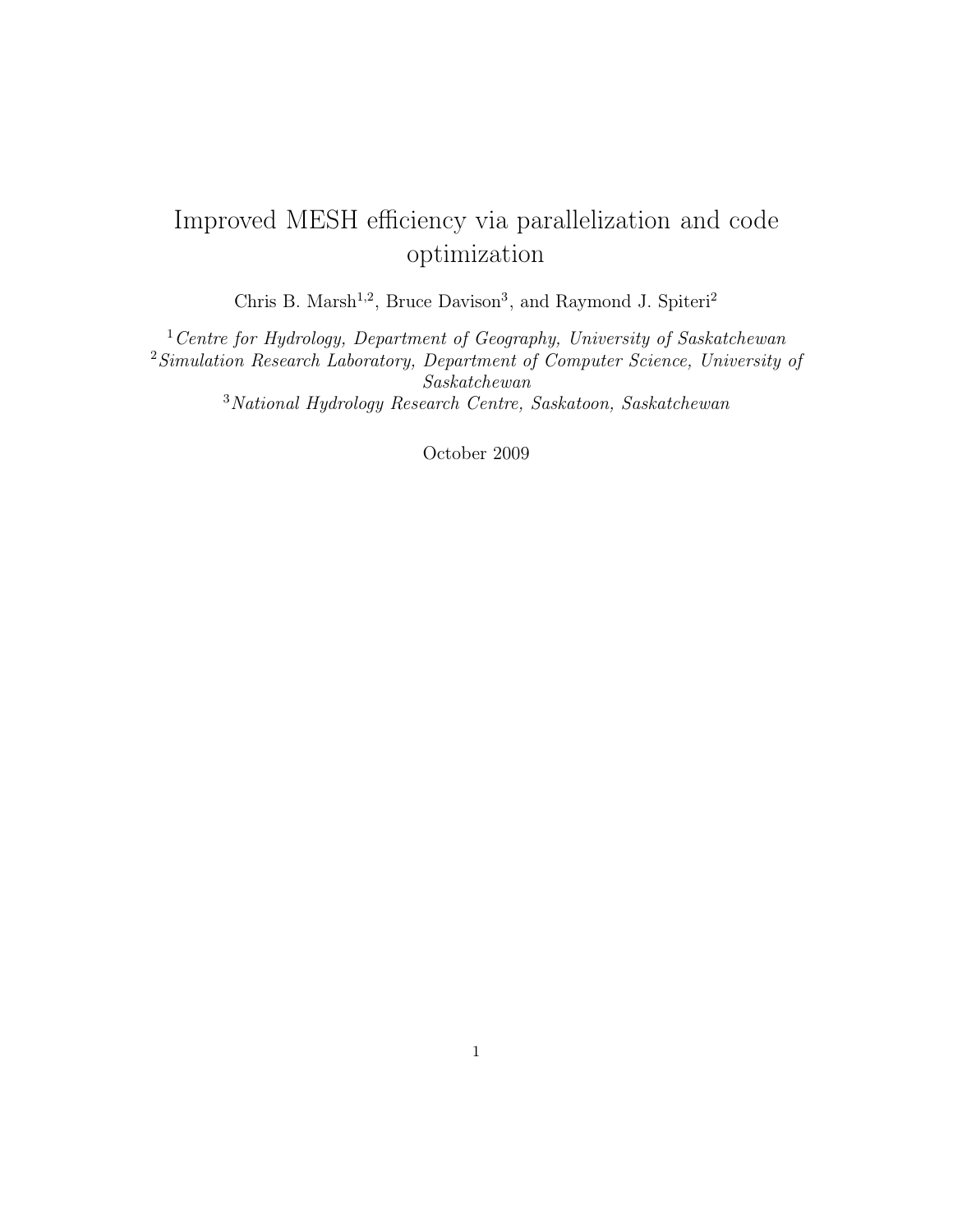## Contents

| $\mathbf{1}$ | Introduction                                                                                                                                                      | 3                                      |  |  |  |  |  |  |
|--------------|-------------------------------------------------------------------------------------------------------------------------------------------------------------------|----------------------------------------|--|--|--|--|--|--|
| $\bf{2}$     | Profiling<br>$\overline{4}$                                                                                                                                       |                                        |  |  |  |  |  |  |
| 3            | Hot-spot functions and proposed changes<br>MAIN<br>3.1<br>3.2<br>3.2.1<br>3.3<br>3.3.1                                                                            | 6<br>6<br>9<br>9<br>10<br>11           |  |  |  |  |  |  |
| 4            | Code clean up<br>11                                                                                                                                               |                                        |  |  |  |  |  |  |
| 5            | OpenMP                                                                                                                                                            | 12                                     |  |  |  |  |  |  |
| 6            | Hardware and software survey<br>12                                                                                                                                |                                        |  |  |  |  |  |  |
| 7            | Interpretation of the survey<br>13                                                                                                                                |                                        |  |  |  |  |  |  |
| 8            | <b>Code Modifications</b><br>8.1<br>8.2<br>8.3<br>8.4<br>8.5<br>8.6                                                                                               | 13<br>13<br>13<br>16<br>17<br>20<br>20 |  |  |  |  |  |  |
| 9            | Run time improvements<br>Speedup between MESH 1.3.2 and $1.3.3 \ldots \ldots \ldots \ldots \ldots \ldots \ldots \ldots \ldots$<br>9.1<br>9.2<br>9.3<br>9.4<br>9.5 | 20<br>20<br>22<br>23<br>24<br>27       |  |  |  |  |  |  |
|              | 10 Conclusion<br>$27\,$                                                                                                                                           |                                        |  |  |  |  |  |  |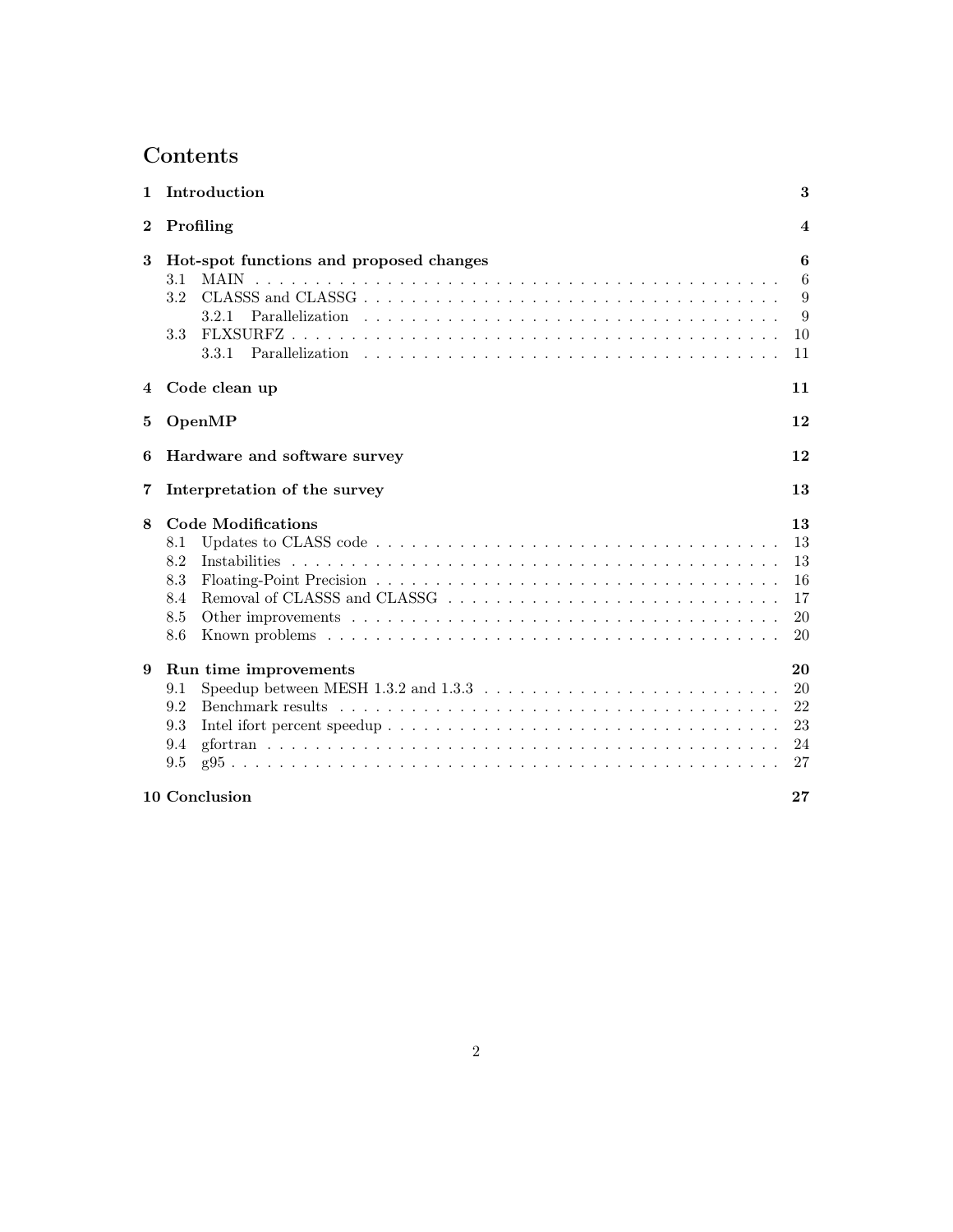#### Abstract

Currently, advances in hydrological science are based on field data collection, computer modeling, and analysis of these types of data in order to draw scientific conclusions about physical processes and to perform "what-if" scenarios to aid in scientific prediction. However, as the modeling domains become larger or the model resolution becomes smaller, ever greater increases in computational effort are required. In addition to the limits on computer processing power currently available, other issues, such as round off errors, can present themselves when solving equations numerically. Although current computing power continues to slowly increase, much greater performance gains can be obtained by taking advantage of multi-core, multiprocessor computer architectures. Completely utilizing modern computational methods can help to further scientific advancement. Code optimizations are important for future work that incorporates more computationally expensive physics into the model. By decreasing the run time, model users can more quickly iterate over calibration parameters, allowing more time to be spent on the science. In this work, Environment Canada's model Modélisation Environmentale Communautaire (MEC)–Surface and Hydrology (MESH) 1.3, which is based on the Canadian Land Surface Scheme (CLASS), was examined via code profiling to determine the slowest portions of code. Focus was given to determining whether the code could be adapted for parallelism targeting shared-memory processors and whether various code optimizations could be made to the code structure. Initially, the four slowest functions, which comprised about 50% of the run time, were examined. Two, responsible for internal array management, were removed via code restructuring. Further code optimizations were performed via introduction of loop-level parallelism. Results show a 37% speed improvement due to code restructuring and a 47% speed improvement when run with two threads. These results demonstrate sufficient improvement to suggest that parallelism and further code optimization would be a fruitful approach to apply to other portions of the model. However, performance testing showed that the code is still dominated by the serial sections. Through regression testing it was observed that difference compilers produced different results with the same input data. These instabilities were quantified via a relative error which indicated that the differences were larger than what would have been expected due to stable accumulation of round off error. Further investigation into these instabilities is required to properly quantify their effects on the model output.

### 1 Introduction

To use a numerical hydrological model such as MESH for both scientific and operational purposes, it is a great advantage if the model run time is as short as possible while still providing scientifically meaningful results. In many cases, hydrological models require extensive calibration, which may entail thousands of model runs, before the model can be run in an experimental fashion. In addition, the model may be used to simulate macro- or continental-scale river basins, or it may be run for many decades for climate-change studies. In fact, if the model run time is too long, it may not be possible to use the model for the required purpose. Currently, run time is often reduced by utilizing smaller research domains, larger time steps, smaller temporal periods, a limited number of calibration runs, multiple model instances concurrently with different calibration parameters, limited land cover types, and/or faster computer hardware. However, some of these techniques (decreased model domain resolution, for example) can result in a loss of model predictive power and therefore should be avoided whenever possible. The utilization of faster computer hardware has been the standard response to date; however, although transistor counts are increasing in accordance with Moore's Law, overall clock speeds of modern computers have not increased at the rate previously seen due to heat dissipation as well as other physical constraints (*Herlihy and Shavit*,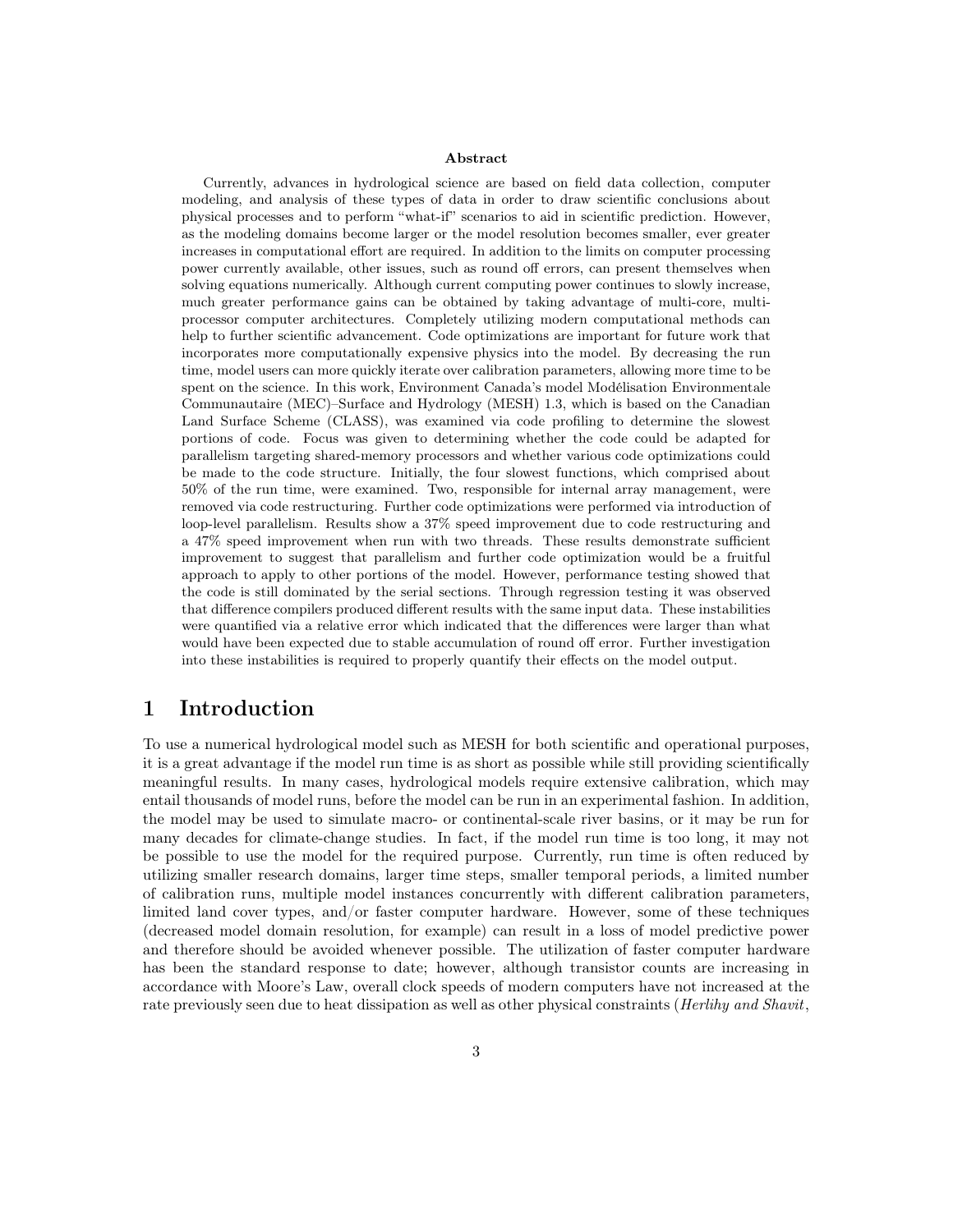2008). Therefore, relying on increased clock speed to decrease model run time is no longer a viable option. Recently microprocessor manufacturers such as Advanced Micro Devices, Inc. (AMD) and Intel have begun to ship Central Processing Units (CPUs) with multiple execution "cores", as well as developing multi-CPU, shared-memory platforms that communicate directly through shared hardware caches *(Herlihy and Shavit, 2008)*. These multi-CPU, multi-core platforms are able to exploit parallelism by utilizing multiple processors (and/or cores) to decrease execution time. Through such exploitation, problems can be broken down into smaller problems that are solved concurrently. Some problems do not lend themselves to parallelization, while others do. Pietroniro et al. (2007) examined this briefly and stated that because "... [MESH model] domain is broken into subareas and the land-surface model is run independently on each area", MESH lends itself well to parallelization.

In this work, MESH 1.3 was examined via code profiling to determine the slow portions of code (termed "hot spots"). Focus was given to determining whether the code, as currently written, could be adapted for parallelization targeting shared-memory processors and whether various code optimizations could be made to the code structure. These optimizations are important for future work that incorporates computationally expensive physics into the model. Given that the MESH usage model requires the user to calibrate the model via multiple model runs, time lost to this stage can hinder the results if the model information cannot be applied in a timely fashion. By decreasing the run time, model users can quickly iterate over calibration parameters allowing more time to be spent on the science rather than waiting for the code to finish.

### 2 Profiling

Code profiling was utilized to determine the time spent in each segment of the MESH code during a typical model run. MESH version 1.3 standalone (to be released Summer/Fall 2009) was compiled with gfortran<sup>1</sup> version 4.5.0 20090421 (experimental) [trunk revision 146519] under Ubuntu Linux 8.10 and profiled with Intel V-Tune<sup>2</sup> version 9.1 Update2-226 for Linux. Third-level optimization (O3) was used. The example basin BWATER was utilized with a total profiling run time of approximately 50 minutes on a CoreDuo laptop running at 1.2GHz with 2GB of RAM and a 5400rpm hard drive. This was selected as a worst-case modeling platform; see Section 6 for justification.

The profiling results are shown in Table 1.

<sup>1</sup>http://gcc.gnu.org/fortran/

<sup>2</sup>http://software.intel.com/en-us/intel-vtune/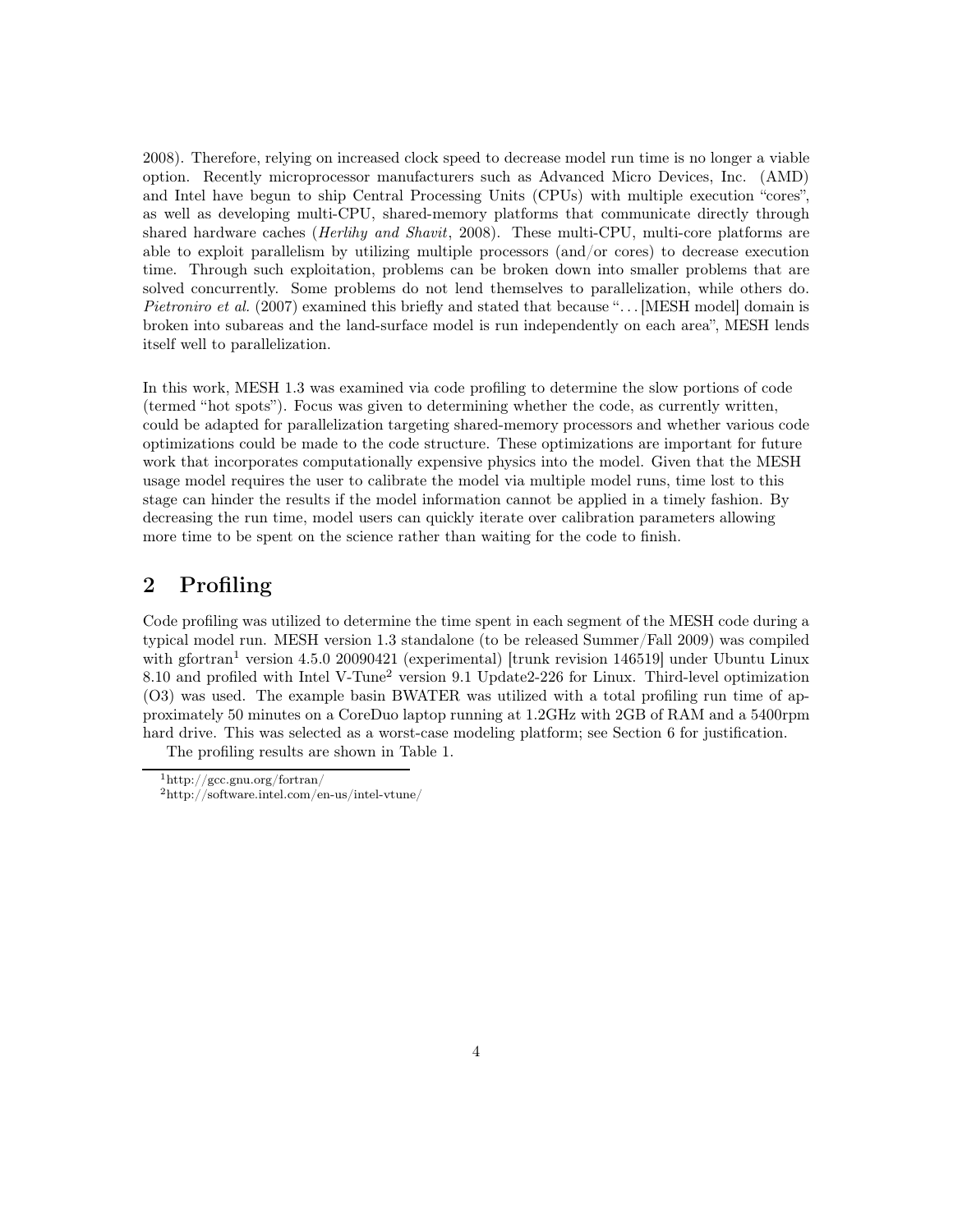Table 1: Profiling results: overall system

42% MESH 22% libm (math routines) 6% libgfortran (runtimes) ------------------------------- 70% total + 30% other linux process (kernel activity, etc) ------ 100% of run time

Breaking the MESH results into a per-function list provided the results shown in Table 2.

MAIN 18% FLXSURFZ 15% CLASSS 12% CLASSG 8% --------------------- = 53% of MESH GRDRAN 6.8% TPREP 3.9% APREP 3.8% TMCALC 2.5% WPREP 2.4% WAT\_DRAIN 2.3% CLASST 2.2% TSOLVC 1.95% CLASSW 1.83% --------------------- = 27% of MESH total of above functions = 80% of MESH

Table 2: Profiling results: MESH on a per-function basis

A full explanation of these functions can be found in the CLASS 3.4 documentation; however a brief overview of the top four hot spots follows for the reader's convenience.

MAIN is the model driver. It is responsible for loading configuration files, reading forcing data, writing output data, and running the main computation loop that iterates over the temporal model domain. It is the entry point of MESH.

FLZSURFZ estimates a stability parameter, the Richardson Bulk number, and uses it to estimate a corresponding Monin–Obukhov length that corresponds to the stability parameter. This is solved for via the Newton–Raphson method.

CLASSS "scatters" the 2D arrays into 1D vectors. The rationale behind this is that it is faster to traverse sequential memory than it is to access "2D" memory.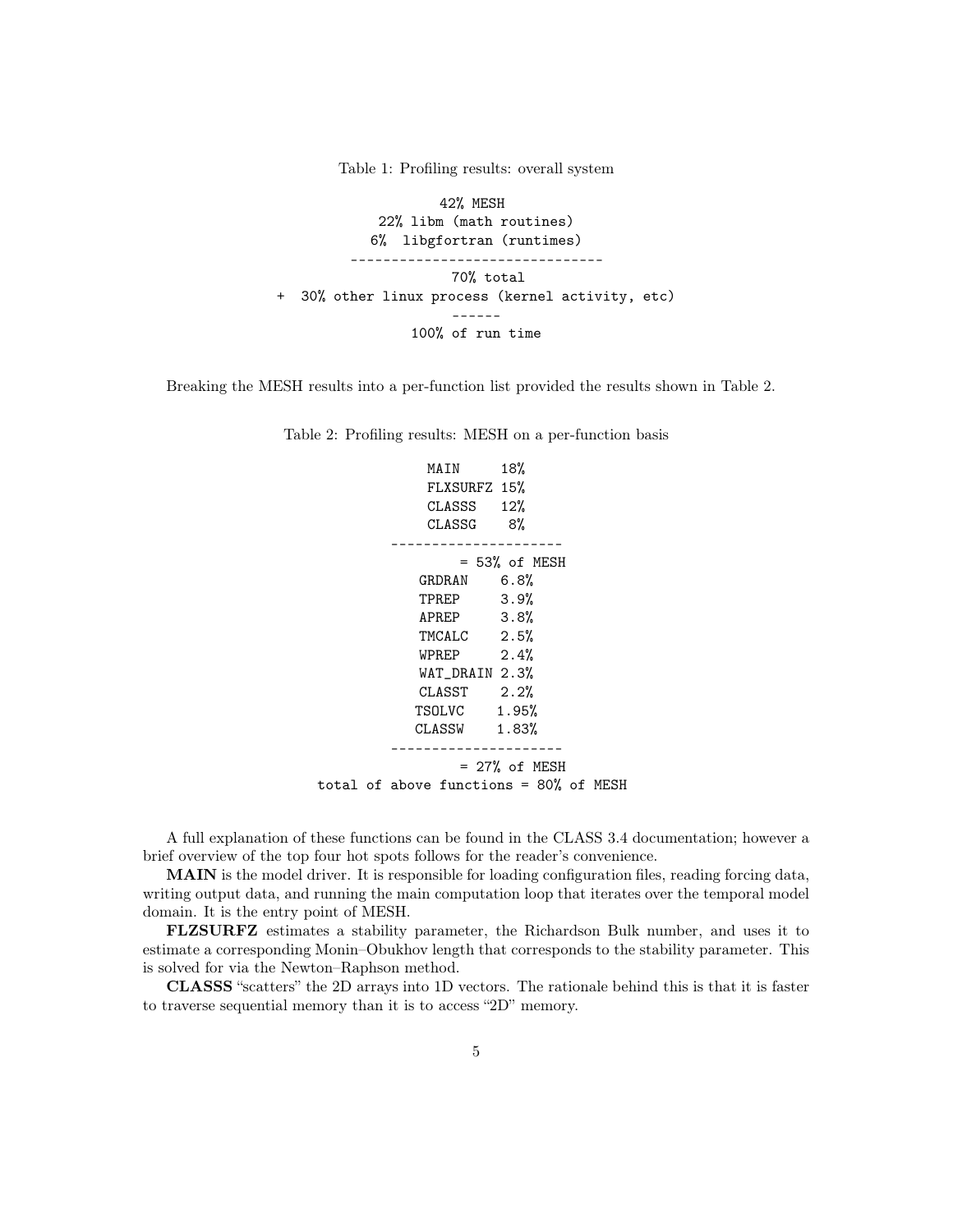CLASSG "gathers" the 1D vectors into 2D arrays.

### 3 Hot-spot functions and proposed changes

Over 50% of the MESH run time can be accounted for in four functions, MAIN, FLXSURFZ, CLASSS, and CLASSG. Below, each function is examined in detail, outlining where they can be improved. These improvements are examined within the context of the x86 and x64 shared-memory architectures.

### 3.1 MAIN

Figure 1 outlines the general program flow of routine MAIN. MAIN begins by reading in the input configuration files and initializing variables (CLASSB and CLASS\_BHYD) that define the model domain. Each iteration of the main loop (200 continue) begins by reading in the current time step's meteorological forcing data, reservoir values, and stream flow. CLASSG gathers all of the forcing data and computed (from the previous time step, if applicable) values into 1D vectors from the 2D arrays. CLASSZ/A,T,W,Z are run using the 1D vectors. CLASSS scatters the 1D vector into the 2D arrays for use with wf\_route and the current time step output routines at the end of the main loop.

It is important to note that the "vectorization" performed by CLASSS and CLASSG is not the data parallel vectorization associated with Single Instruction Multiple Data (SIMD) instruction sets such as SSE. Rather, it is literally the transformation of 2D arrays into 1D arrays, commonly referred to as "vectors".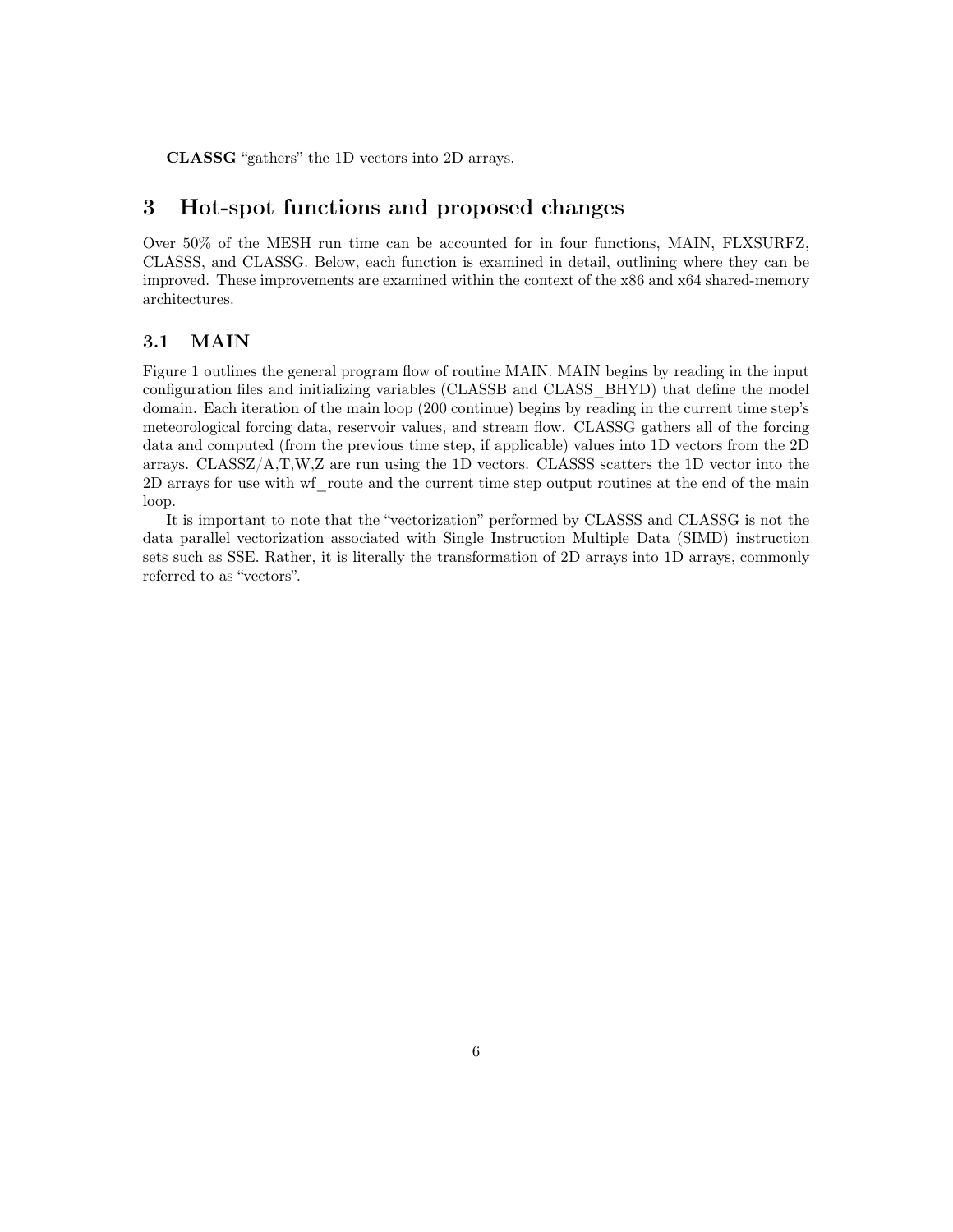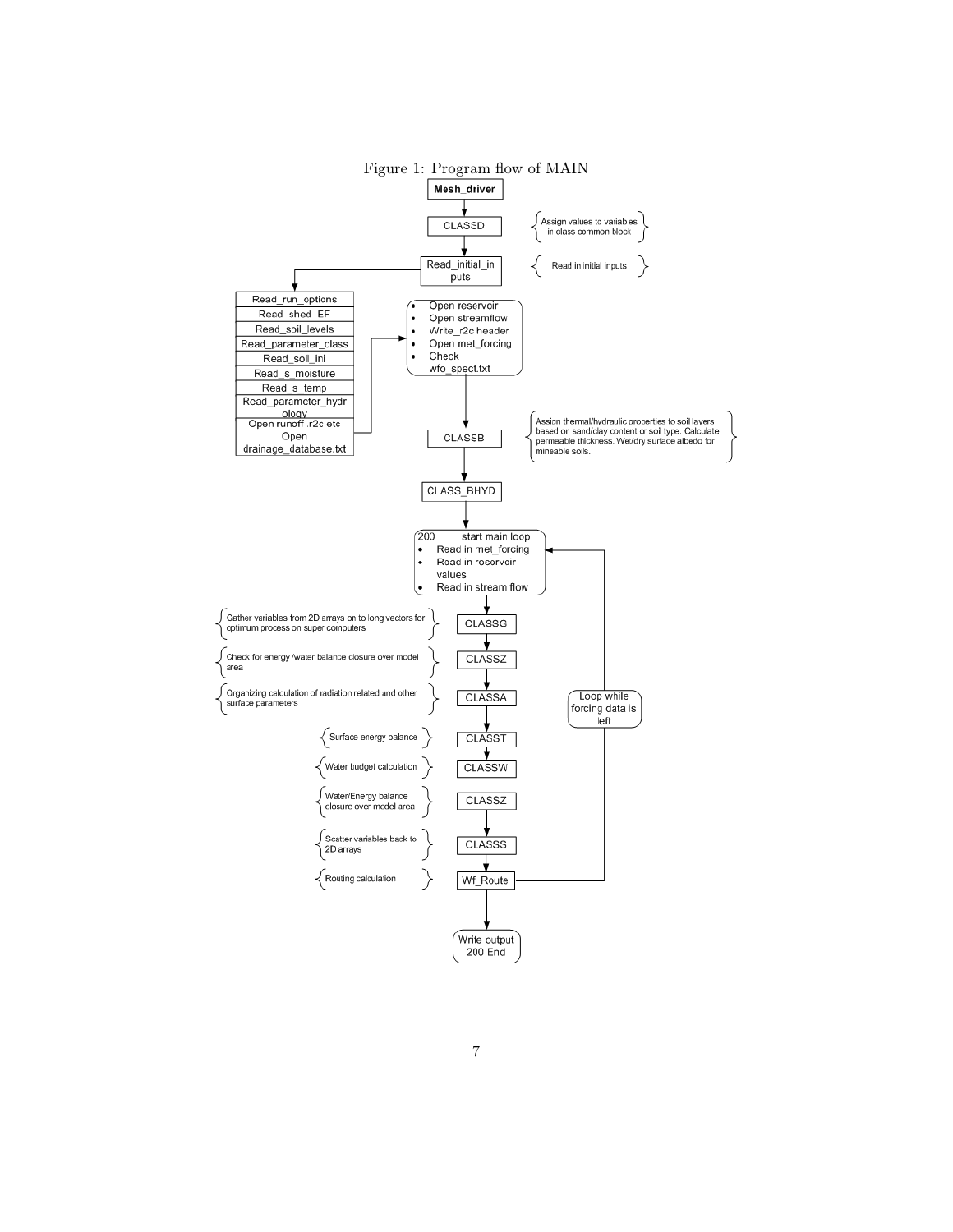The primary task of the routine MAIN is to control data input/output  $(I/O)$ , and its performance is bound to the underlying hardware, where and increase in storage medium performance translates into faster overall performance. However, there are still various optimizations that can be performed, specifically in the main loop. Disk input and output transfer rates and access latency are bound to the physical limitations of the hard drive because it is essentially the only mechanical component of a modern computer. Sequential reads and writes to a hard drive are significantly faster than any random access reads or writes. Therefore, care should be taken to limit the random I/O requests. Although this is done in the MAIN setup functions where entire files are read in sequence, each iteration of the main loop has random disk I/O requests that are performed to read in the current time step's forcing data. A proposed solution to this problem is as follows.

Instead of reading in the data at each time step, the meteorological forcing data are read into a buffer before running the main loop. This results in a reduction of disk I/O during the main loop. However, because the forcing data can be gigabytes in size, an algorithm that can allocate a maximum buffer size and subsequently refill it as needed needs to be developed so as to limit the total number of random read/write requests. For example, if the computer running the model has 2GB of RAM and 6GB of forcing data is needed, the buffer is taken to be 1GB and is filled a total of 6 times. The disk output performed at the end of the main loop can be buffered in a similar fashion, allowing for large sequential writes, increasing data throughput.

This solution is presented below in Algorithm 1.

#### Algorithm 1 Buffered input for MAIN

```
Read in configuration data
Initialize variables
Determine maximum input buffer size
Allocate and fill buffer with forcing data
Determine maximum output buffer size
Allocate output buffer
200 start of main loop
    if buffer is not empty then
       proceed to read from buffer
    else
       if not at end of simulation period
           fill buffer from forcing files
       end if
    end if
end 200
```
The problem with this approach is determining a correct buffer size for the  $I/O$ . Care must be taken that buffers are not larger than total physical memory or else paging begins, thus negating any performance gains. A memory manager algorithm would have to be able to handle other programs utilizing physical memory and dynamically adjust the buffers to limited paging. A better approach might be to utilize smaller fixed size buffers so as to minimize the risk of paging or memory shortages. User-configurable buffers of about 100MB are likely ideal. It would limit the disk I/O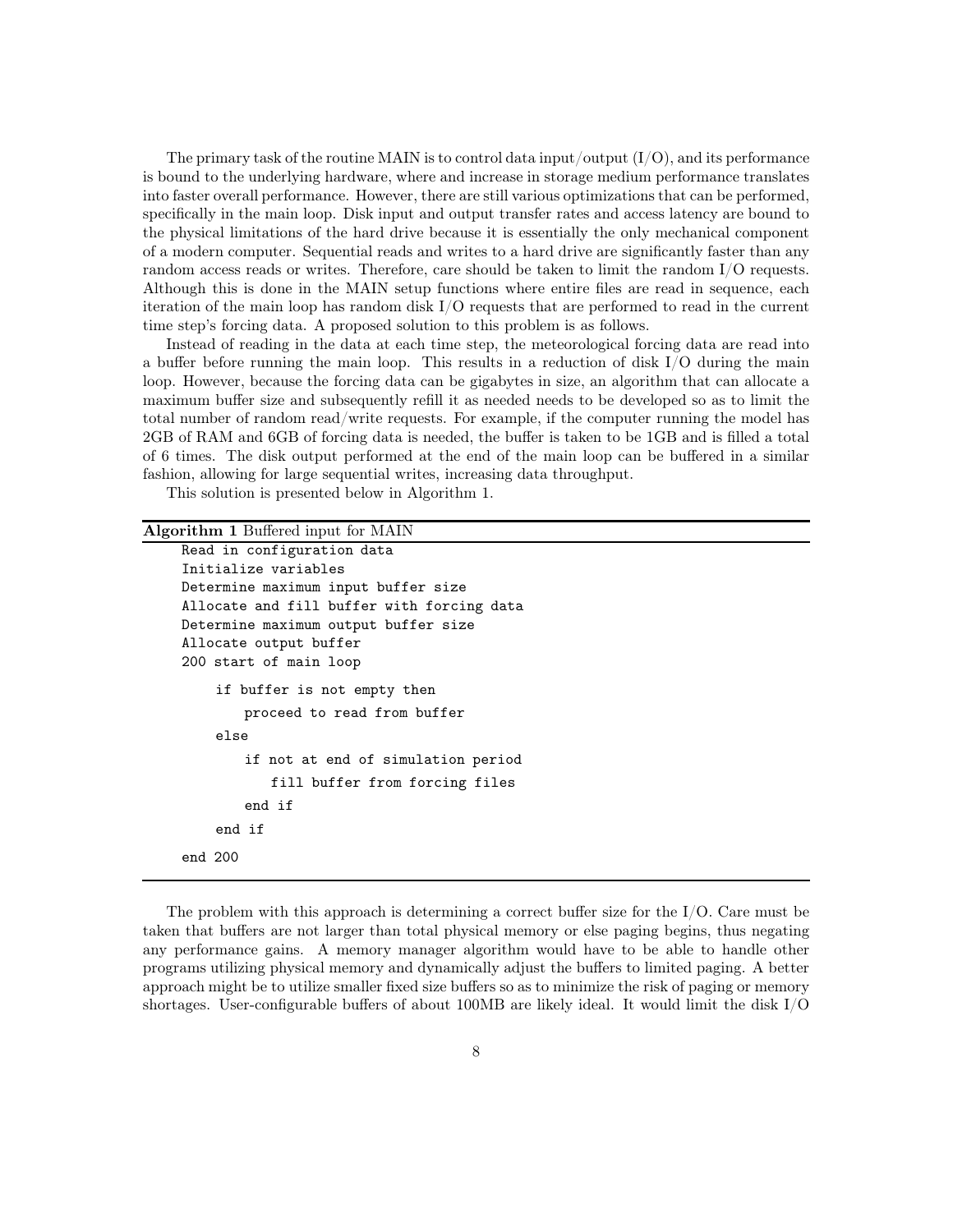per iteration, and if the user knows there is sufficient memory, they can allocate a large buffer at their discretion. Further work is required to determine an optimal buffer size.

### 3.2 CLASSS and CLASSG

Combined, the two routines CLASSS and CLASSG account for 20% of the total run time. Although their intent is to reduce access to memory, they end up greatly increasing the model run time. In examining Figure 1, it can be seen that only the subroutines wf route and the output routines require 2D arrays as input. A proposed change is illustrated in Figure 2, where the gather routine has been placed before the start of the main loop, the scatter routine is completely removed, and input time step values, wf\_route, and time step output have all been rewritten to utilize 1D vectors.



#### Figure 2: Modified MAIN loop to remove CLASSS and CLASSG

#### 3.2.1 Parallelization

CLASSG has iteration-independent loops that can be parallelized via an API such as OpenMP. It should be noted that with multiple threads requesting memory, there must be sufficient memory bandwidth for this approach to result in a net performance gain.

Further work is require in order to determine when parallelization of these loops is inefficient.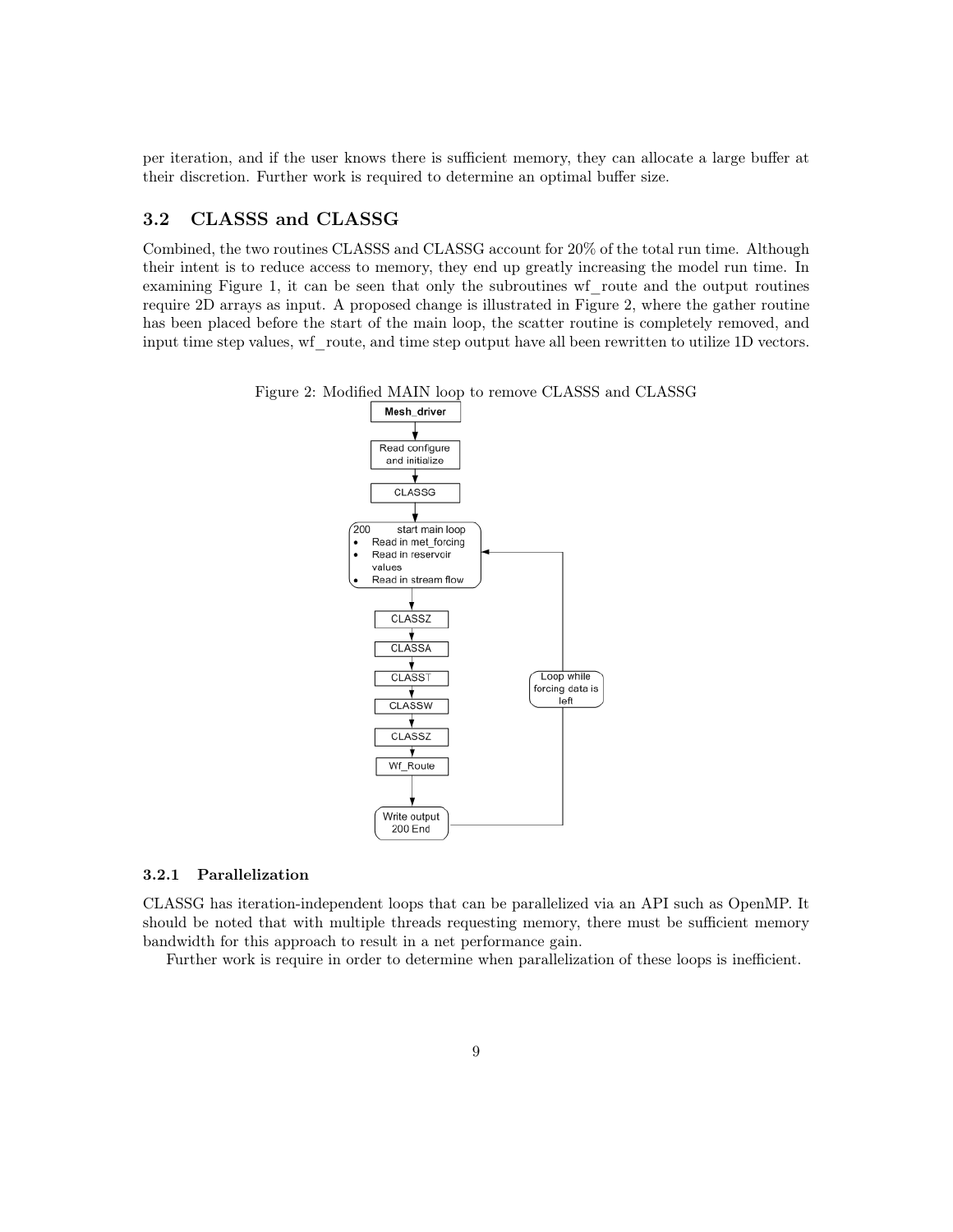### 3.3 FLXSURFZ

This function is called many times and highlights one of the larger problems currently present in MESH 1.3. The subroutine logic is outlined in Algorithm 2

```
Algorithm 2 FLXSURFZ subroutine control logic
```

```
let e be the number of elements in 1D domain comprised of all
    the areas over which to solve. Equal to IL2 in the code.
for each i in e
    Calculate Bulk Richardson number (Rib)
    User Rib to estimate 1/L (Monin-Obukhov length)
end for
for 1 to 3
    for each i in e
        Calculate new approximation for 1/L via Newton-Raphson in 3 iterations
    end for
end for
for each i in e
    Calculate 1/L and stability functions from log-linear profile
end for
```
The inefficiency presented in Algorithm 2 is that  $3 * e$  iterations are done whereas it can be solved in e iterations. Algorithm 2 can be rewritten as shown in Algorithm 3.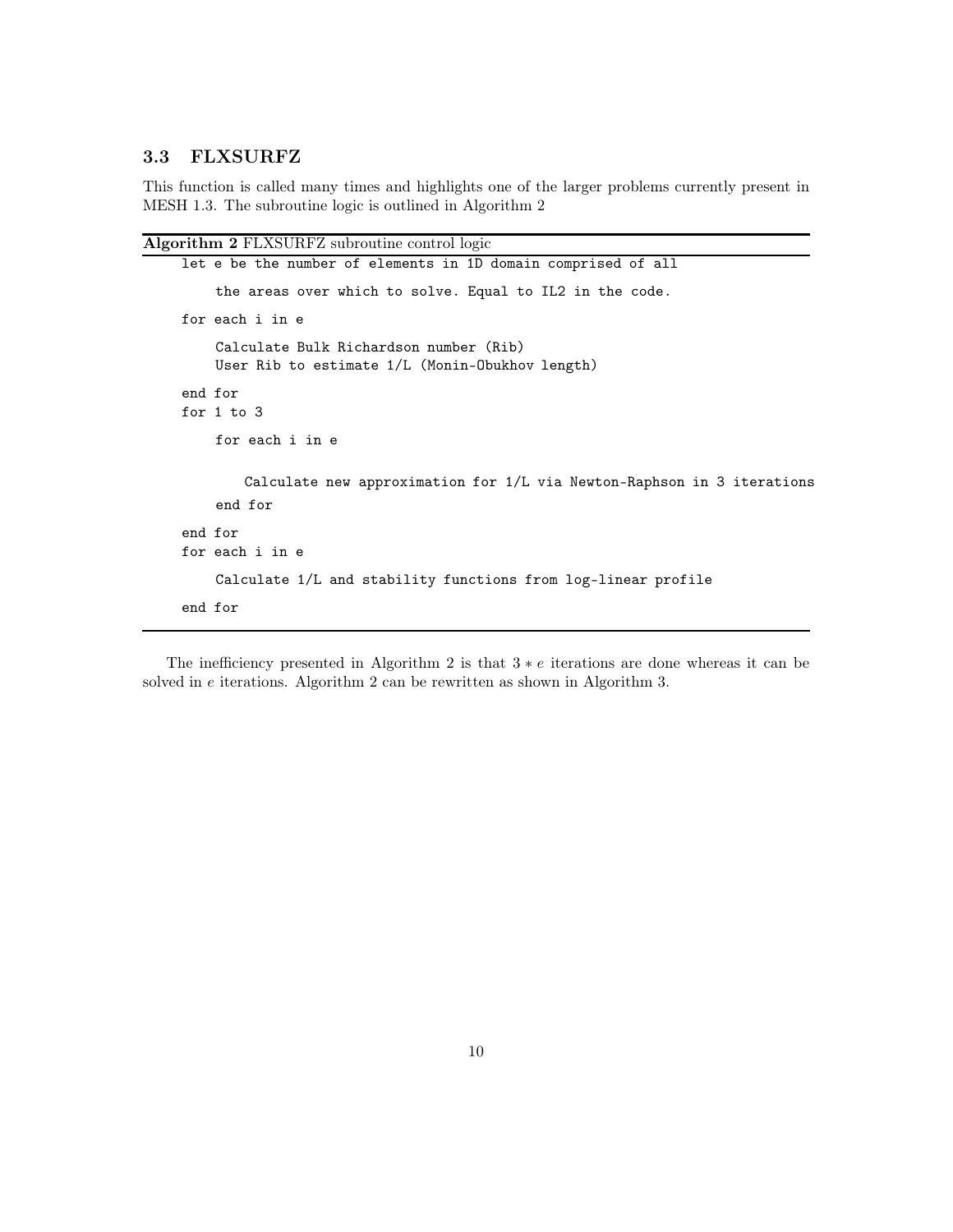```
Algorithm 3 Modified FLXSURFZ
    let e be the number of elements in 1D domain comprised of all the
         areas over which to solve. Equal to IL2 in the code.
    for each i in e
         if first iteration
            Calculate Bulk Richardson number (Rib)
            User Rib to estimate 1/L (Monin-Obukhov length)
         end if
         for 1 to 3
            Calculate new approximation for 1/L via Newton-Raphson in 3 iterations
         end for
         Calculate 1/L and stability functions from log-linear profile
    end for
```
There appears to be a bug in the implementation of the for 1 to 3 loop in FLXSURFZ as it currently exists in MESH 1.3. The paper cited in the code[(Sharan and TVBPS)] indicates that 2 iterations should be necessary for convergence to the root. However, the do loop performs 3 iterations, and there is a check immediately before the Newton–Raphson step, which does not update the 1/L approximation on the third iteration. It needs to be determined if this is intentional. Otherwise, the last iteration can be removed, further limiting redundant work.

As stated above, Algorithm 2 is an example of the redundancy present in many of the subroutines. The changes made here can also be applied to the other routines, such as CLASSZ, CLASSA, CLASSB, CLASSW, and wf\_route.

#### 3.3.1 Parallelization

Due to the iteration-independent nature of FLXSURFZ, the main loop can be parallelized via an API such as OpenMP. This parallelization strategy is applicable throughout the MESH and CLASS code because many loops are iteration independent.

### 4 Code clean up

Throughout the code, there are areas of dead code that are consuming CPU cycles without any purpose. Examples of this are:

- The loop that begins at line 3044 in MESH DRIVER. It does nothing and should be removed.
- The loop with dead code in CLASSG.

Such pieces of code should be commented out or removed entirely because they add to the computational load.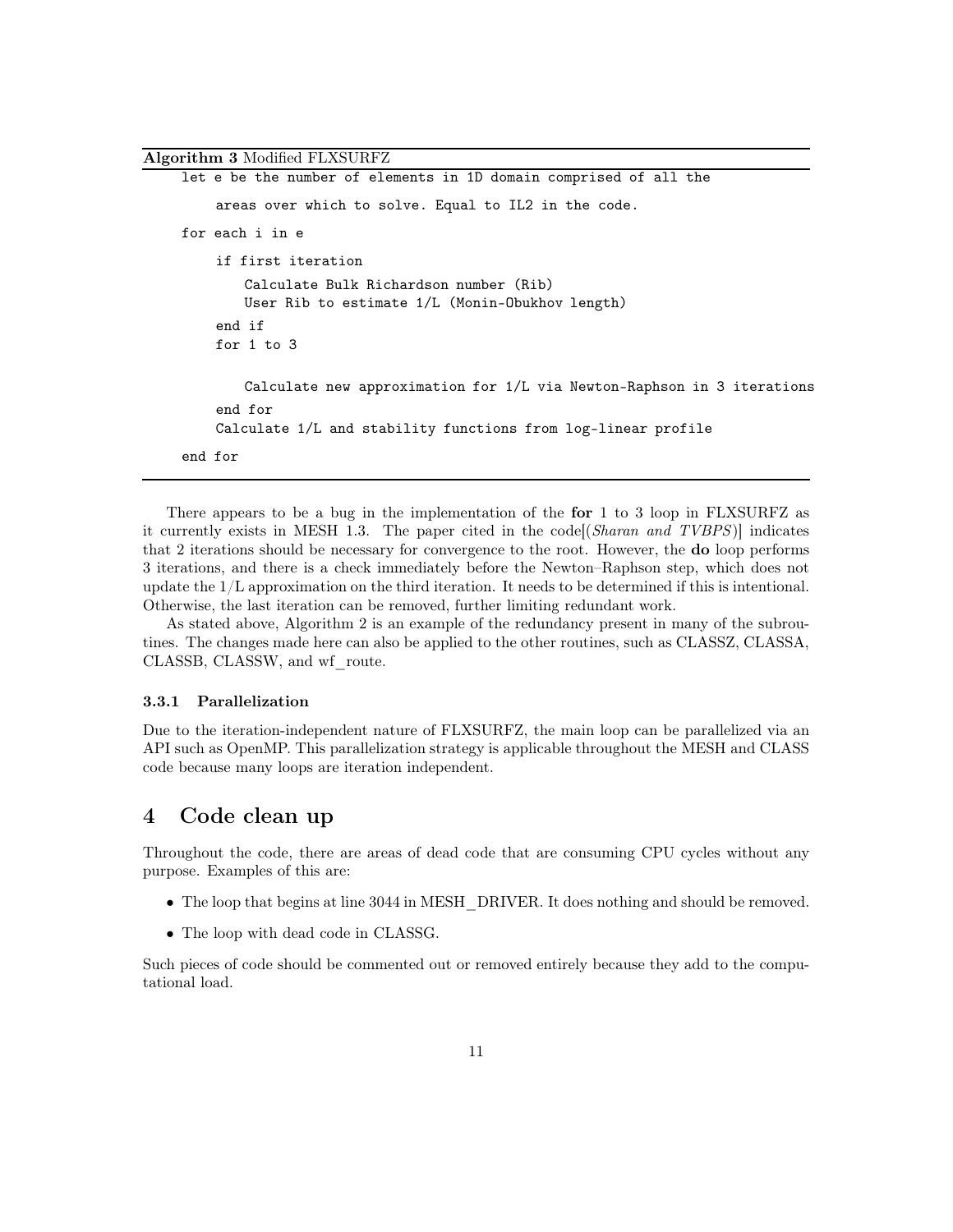### 5 OpenMP

It is proposed that the loop parallelization is done with OpenMP<sup>3</sup> which, as per the OpenMP website, is

. . . [an] Application Program Interface (API) [that] supports multi-platform sharedmemory parallel programming in  $C/C++$  and Fortran on all architectures, including Unix platforms and Windows NT platforms. Jointly defined by a group of major computer hardware and software vendors, OpenMP is a portable, scalable model that gives shared-memory parallel programmers a simple and flexible interface for developing parallel applications for platforms ranging from the desktop to the supercomputer.

It is proposed that this API is utilized due to its simplicity for integration into the current code base. As well, because the OpenMP compiler directives are specialized comments (in Fortran), if the compiler does not support the OpenMP directives they are ignored.

### 6 Hardware and software survey

Because MESH may be run on a variety of hardware configurations, a hardware survey of six of the main MESH user groups was conducted. The survey questions asked about CPU type and speed, RAM, hard drive size and speed, operating system, and the compiler brand. The results indicate that the average CPU speed is about 2GHz, dominated by Intel Core2Duo CPUs, with only two users reporting Intel Quad Core CPUs. A single user reported a 4x AMD Opteron cluster. Windows XP and Vista were the only operating systems used other than the HP Linux OS for the Opteron cluster. Average RAM was in the 2–3GB range. A single user reported 512MB–1GB of RAM. Because most users are utilizing desktops, 7200rpm hard drives were the majority; however a single 5400rpm and a single 4200rpm drive were also reported — these users were conducting model runs on laptops. The compilers used varied considerably and included:

- Compaq Visual Fortran 6.6.c
- Intel Visual Fortran 10
- Intel Visual Fortran 11
- Portland Group F90
- Unknown
- None

The user who reported "none" was using a precompiled binary. We note that Intel purchased the Compaq Visual Fortran compiler, and as such, the Compaq Visual Fortran compiler can be regarded as an old version of Intel's Visual Fortran Compiler. Only one of these compilers, the Intel Fortran Compiler, has support for OpenMP 3.0. We are currently unsure whether the other compilers support OpenMP because the users did not know when questioned and time constraints limited further investigation.

<sup>3</sup>http://openmp.org/wp/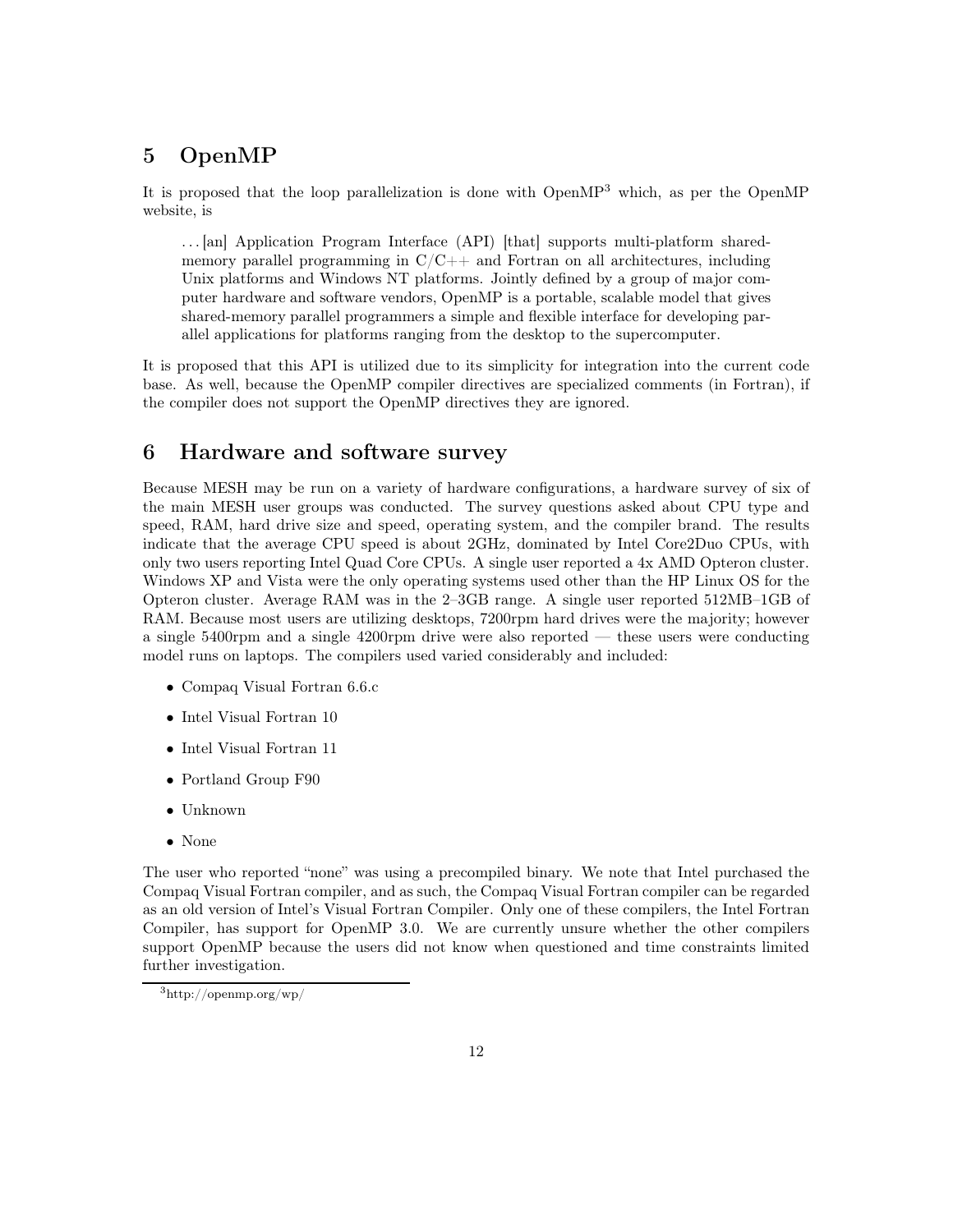### 7 Interpretation of the survey

The survey demonstrates that the vast majority of users are running MESH on limited hardware. Although it was not asked, we believe it to be a fair assumption that the RAM speed is also limited (given the limited hardware reported). This can be a problem for highly sustained memory read/writes as well as random access times. As well, more end-user education regarding compilers is needed. Some of the compilers reported are no longer in production or no longer supported, rendering them essentially obsolete. It is probably not well known in this user community that large performance benefits can be obtained by using newer, optimizing compilers. Because most of the researchers are using Intel CPUs, using the Intel Fortran Compiler (which produces optimized code for Intel CPUs) is expected to result in large performance increases. Testing showed that it is possible to halve the run time when moving from an open-source compiler such as g95 to the Intel Fortran Compiler when running on Intel brand CPUs. Becuase most of these users are using shared-memory architectures, they are able to benefit from OpenMP parallelized loops. However, OpenMP requires compiler-level support that requires newer, supported compilers. Many of the old compilers have limited or no support for OpenMP and no support for the new OpenMP 3.0 specification. It is probably safe to assume that the optimizations provided by the "new", "modern" compilers are considerably more efficient than the "older" compilers.

### 8 Code Modifications

Modifications were carried out to the MESH 1.3 class base to bring the internal CLASS subroutines up-to-date as well as to increase performance as per the suggestions in Section 3.

#### 8.1 Updates to CLASS code

There have been updates to the core CLASS code since MESH 1.3 was finalized. This CLASS update was termed CLASS 3.4 revised abbreviated to CLASS 3.4r. A subsequent update from the Pollux machine was made in May 2009. The revised code (3.4r) was integrated into MESH 1.3 at the version number 1.3.1. The code from Pollux was integrated at the version number 1.3.2. The modifications described below increased the version to MESH 1.3.3.

#### 8.2 Instabilities

In order to verify that the changes integrated into the MESH code base during the implementation of the OpenMP commands did not contain bugs, it is important to obtain reference output prior to the code changes. In this way, the output from the new code can be compared to that of the old code. During the creation of this reference output, it was observed that different compilers produced different results with errors larger than single-precision round off. It was hypothesized that the algorithms for solving the equations used in MESH were inherently unstable, and that the small perturbations introduced during the reordering of instructions by the compiler were responsible for producing the different output. It was assumed that the compiler that had the greatest chance of producing instructions that would limit the perturbations would be the commercial Intel Fortran compiler. In order to fully quantify this behaviour the following approach was taken: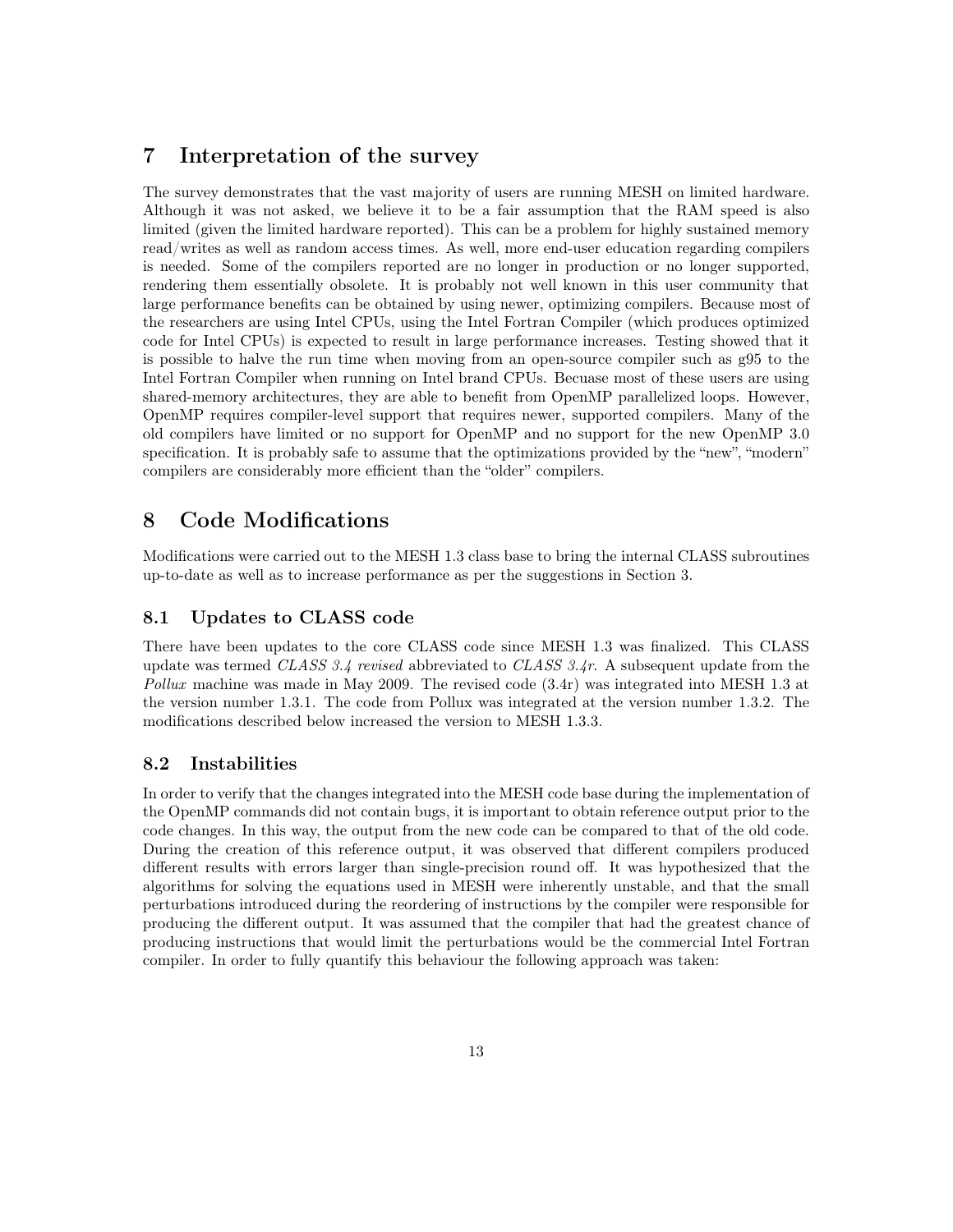- 1. CLASS 3.4 was compiled with the Intel compiler with no optimizations (O0) and a strict floating-point flag. This was done to reduce as much instruction reordering as possible. This was taken as the known or reference solution.
- 2. CLASS 3.4 was compiled with g95 and gfortran in a very similar configuration (O0, etc.). This was taken to be an experimental solution.
- 3. The absolute difference |experimental − known|, was computed between the g95 and Intel results and the gfortran and Intel results.
- 4. The relative difference  $\frac{experimental known}{known}$  was computed between the g95 and Intel results The relative difference  $\frac{k_{\text{now}}}{k_{\text{now}}}$ <br>and the gfortran and Intel results.
- 5. Graphs were constructed that showed that there was accumulation of error.
- 6. Steps 1–5 were repeated for CLASS 3.4r showing the same results.
- 7. CLASS 3.4r was incorporated into MESH 1.3, under the revision MESH 1.3.1
- 8. Steps 1–5 were run for MESH 1.3.1, showing the same instabilities.

The results show that the instabilities are present in the CLASS output (however MESH specific subroutines did not seem to be affected). An example of the instabilities is presented below in Figure 3. The variables presented are TG1, TG2, and TG3, the three soil layer temperatures, averaged to daily values. Figure 3 is the relative difference between the output from the gfortran and g95 compilers compared to the Intel Fortran compiler.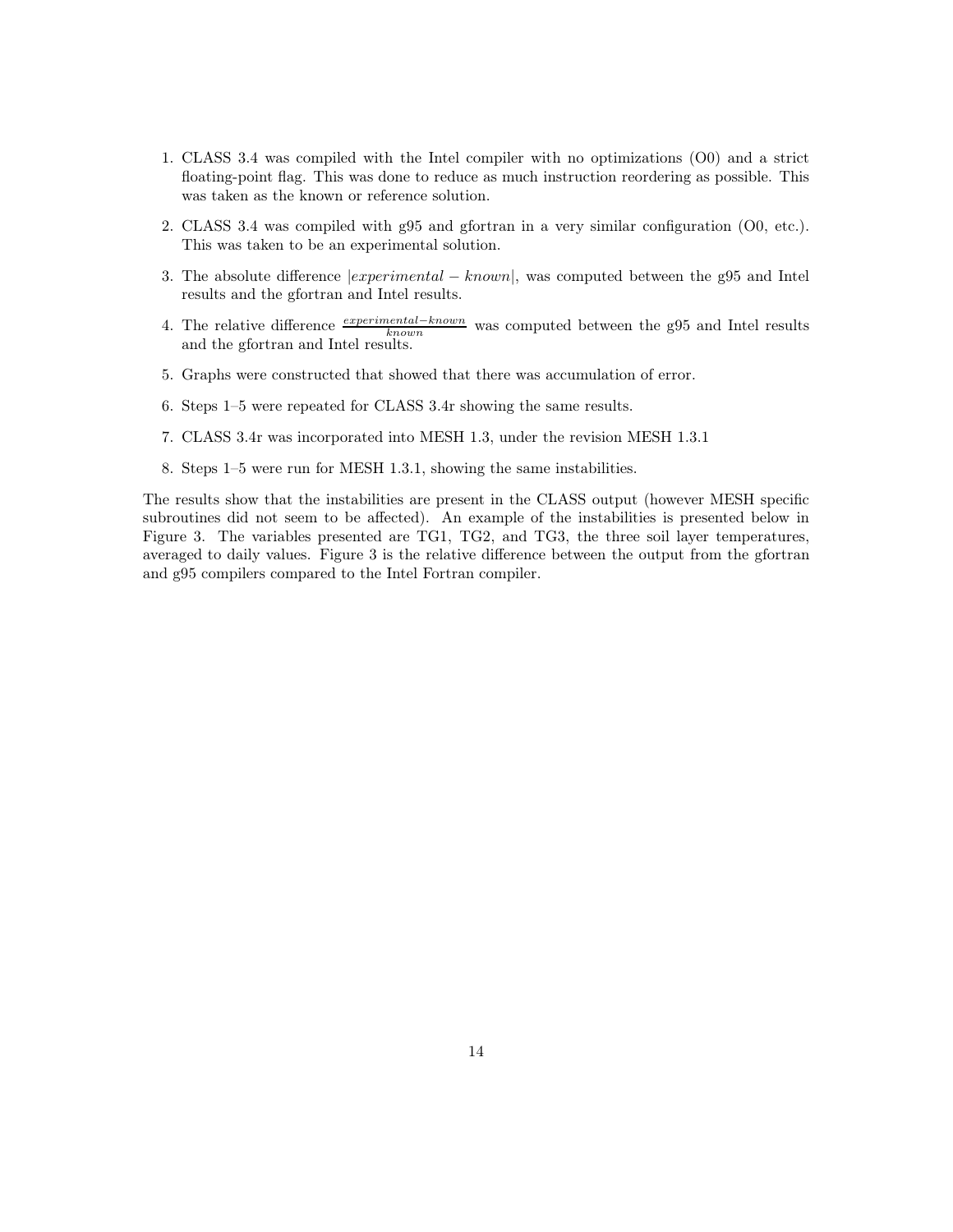Figure 3: Instability from CLASSOF2 variable TG1–3 — relative differences. X-axis is offset from day 135 (the simulation start day).

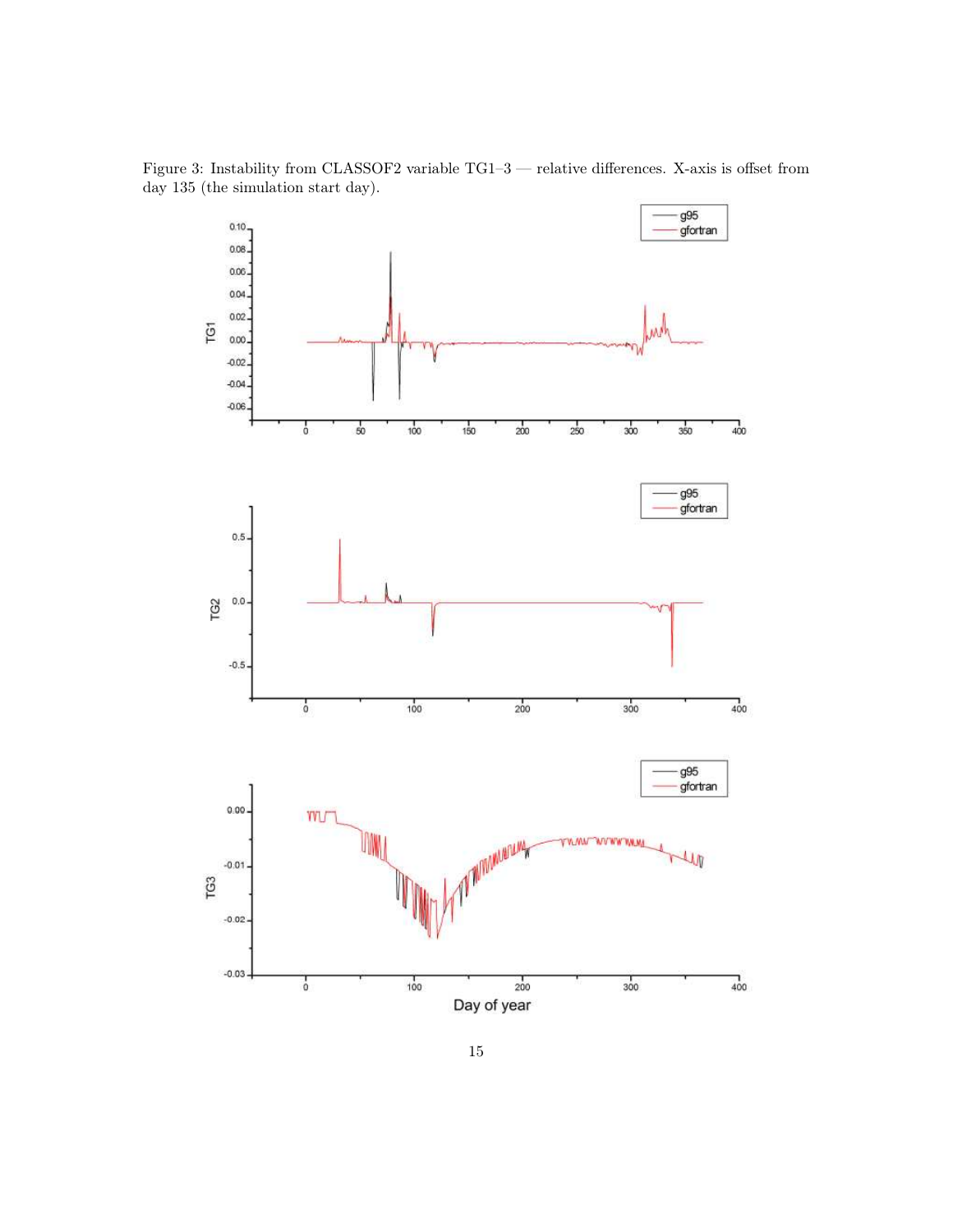### 8.3 Floating-Point Precision

All of MESH (and the internal CLASS code) is written using single-precision data types. This can lead to accumulation of round off errors that can be mitigated by moving to double precision. This is highlighted in Figure 4, which compares the relative difference between compilers using double precision (64bit) and single (real) (32bit) precision. As is evident, the move towards double precision helped to mitigate the round off errors. In the context of most MESH users and researchers, there is no reason not to be using double precision. For most compilers, there are flags which can override the real data type, so that double precision can be used without any modifications to the code.

Figure 4: Double precision versus single precision — relative difference. X-axis is offset from day 135 (the simulation start day). The bottom plot shows the top plot in greater detail to more accurately see the small differences.

![](_page_16_Figure_3.jpeg)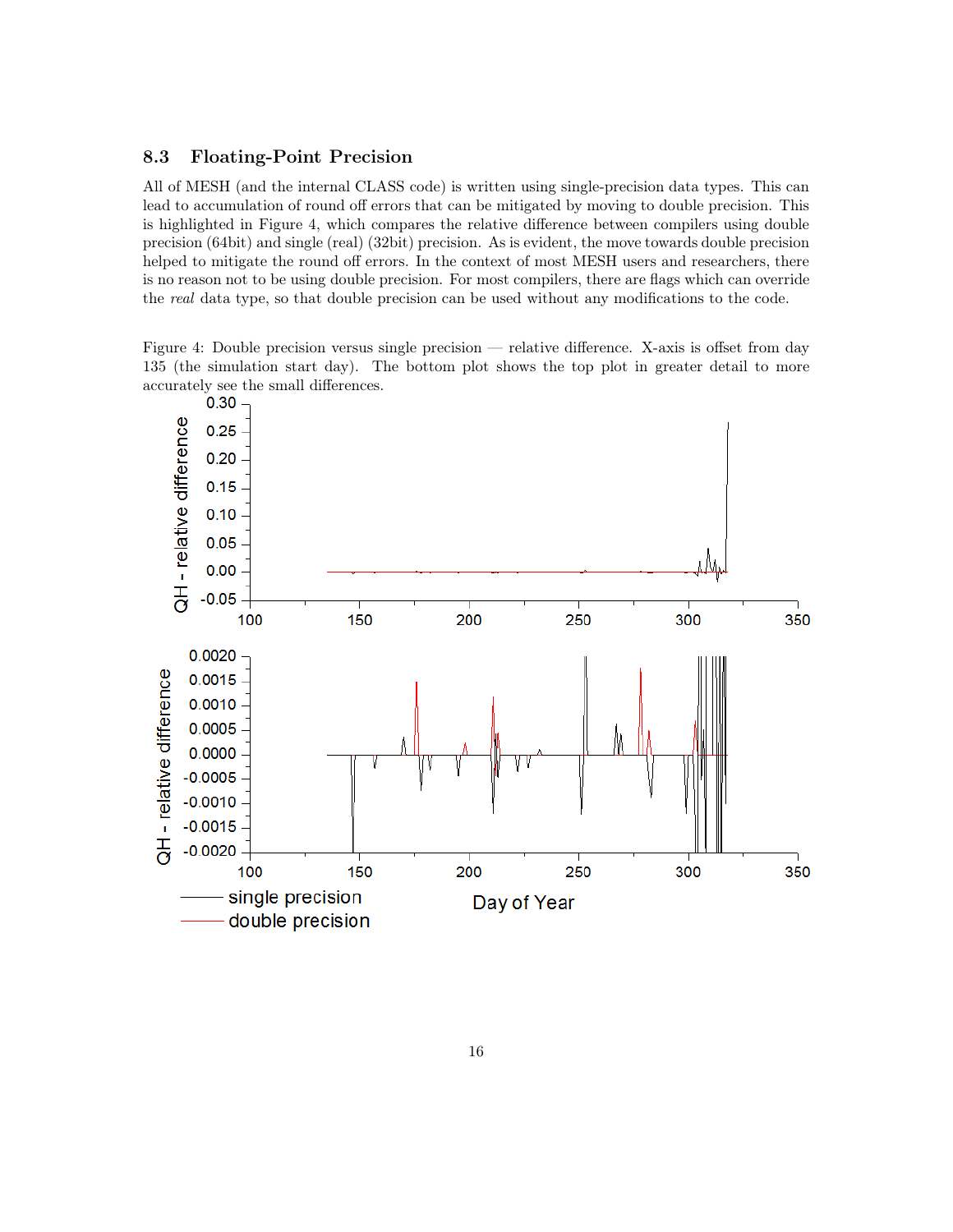### 8.4 Removal of CLASSS and CLASSG

As indicated in section 3.2, CLASSS and CLASSG are responsible for reorganizing the internal arrays from a 2D version to a 1D version. This results in a substantial runtime performance impact. Upon examination of the code, it was determined that few code sections were utilizing the 2D arrays and that the code could be partially rewritten to remove CLASSS and CLASSG. However, due to the mixed code base, there is a requirement that as little code as possible be changed to allow for easy integration of new CLASS features with the existing MESH code. Therefore the following criteria were established:

- Divide the code into five separate sections
	- 1. Initialization, pre 200 continue
		- This section contains most of the model I/O required for setting up a MESH run.
		- It reads the input data into the 2D arrays for easy debugging.
	- 2. Post 200 continue, pre CLASSG
		- This section is from the start of the main loop to to start of CLASSG.
		- This is where the forcing data are read in.
		- The data are read into 2D arrays
	- 3. Post CLASSG, pre CLASSS
		- This is where all the CLASS\* subroutines are called.
		- These operate on the "gathered" 1D vectors.
	- 4. Post CLASSS, pre 200 end
		- This is where wf\_route is run and output is written to disk
		- Operates on 2D arrays
	- 5. Post 200 end to end
		- This is where the finalized output is generated.
		- Operates on the 2D arrays.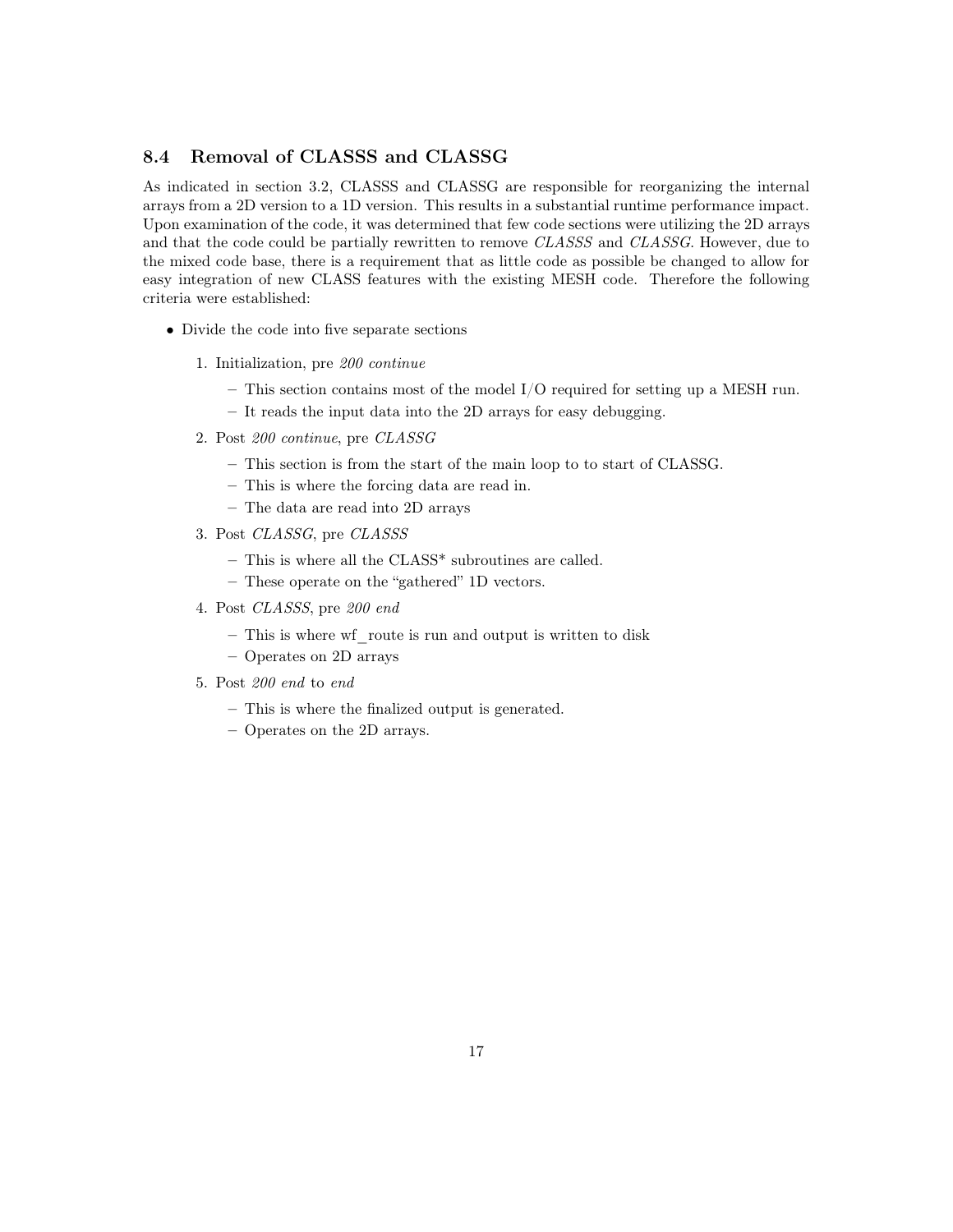- For each sections above, the following modifications were performed
	- 1. Move CLASSG and GATPREP above the 200 continue.
	- 2. Because some input is done in this section, leave it as is (few variables need to be "gathered"). Therefore a new "gather" routine was created called "gather" that only gathers the few arrays that are modified in this section into the 1D vectors. In addition some arrays need to be zero-ed out each iteration.
	- 3. No modification
	- 4. Remove CLASSS. Rewrite all the nested loops of the form:

$$
\begin{array}{ll}\n\text{DO} & \text{I} = 1, \text{ NA} \\
\text{DO} & \text{M} = 1, \text{ NMTEST}\n\end{array}
$$

Into:

DO  $I=1$ , NML

And replace all  $*ROW$  variables with the  $*GAT$  equivalents.

Some loops require looping over NA, so utilize  $\lim_{s \to s}$  for the correct indexing.

5. Following the same method in point four, rewrite the loops to operate on the 1D vectors  $(* GATs$  instead of  $*ROWs$ .

These changes allow large sections of code to maintain their structure while incorporating the new changes. All of the input remains in 2D form for easier debugging, and because of the iteration sequence, the output maintains its form. The addition of the minor gather routine preserves the logic at the start of the main loop and provides little overhead. The new code structure is shown below in Figure 5.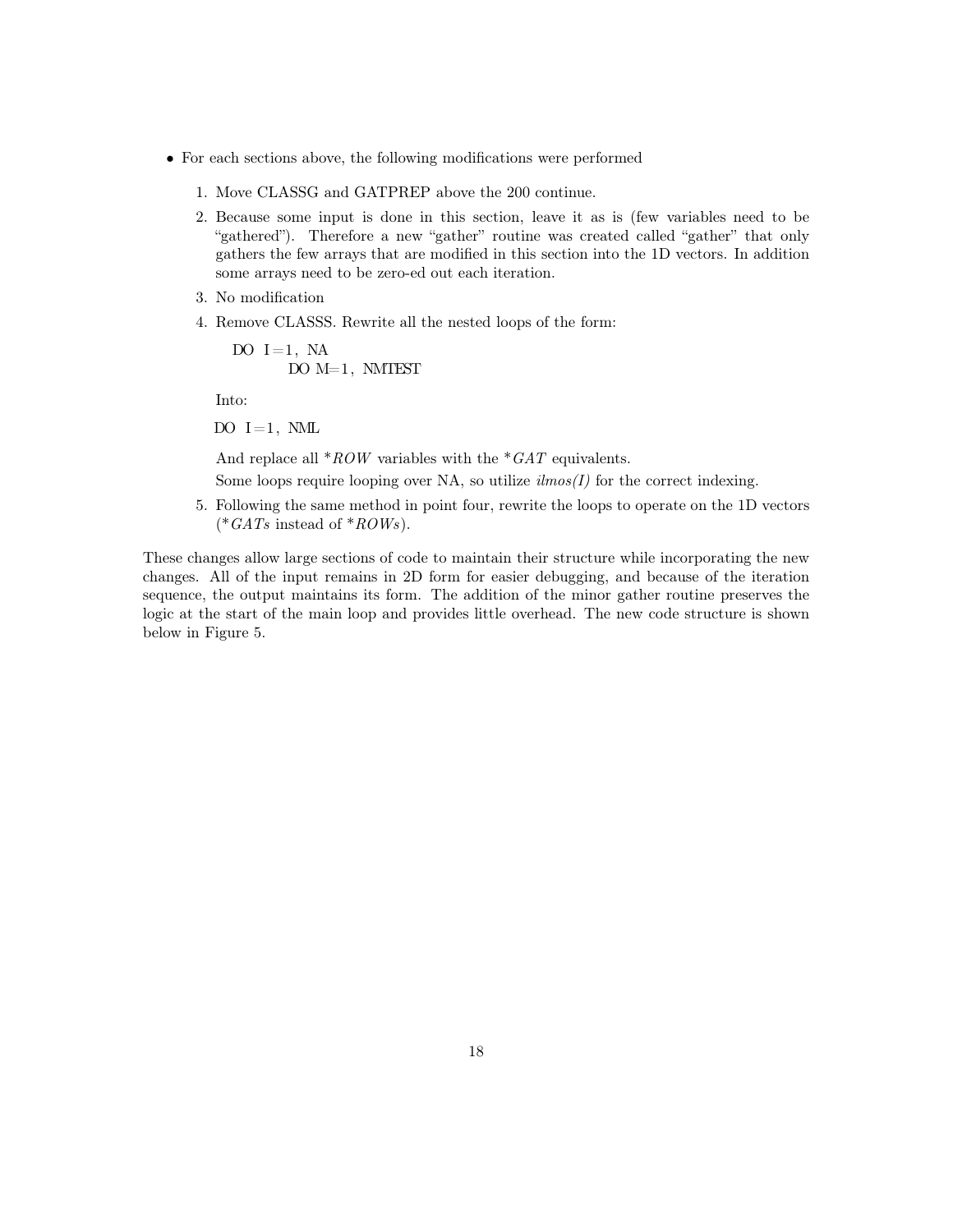![](_page_19_Figure_0.jpeg)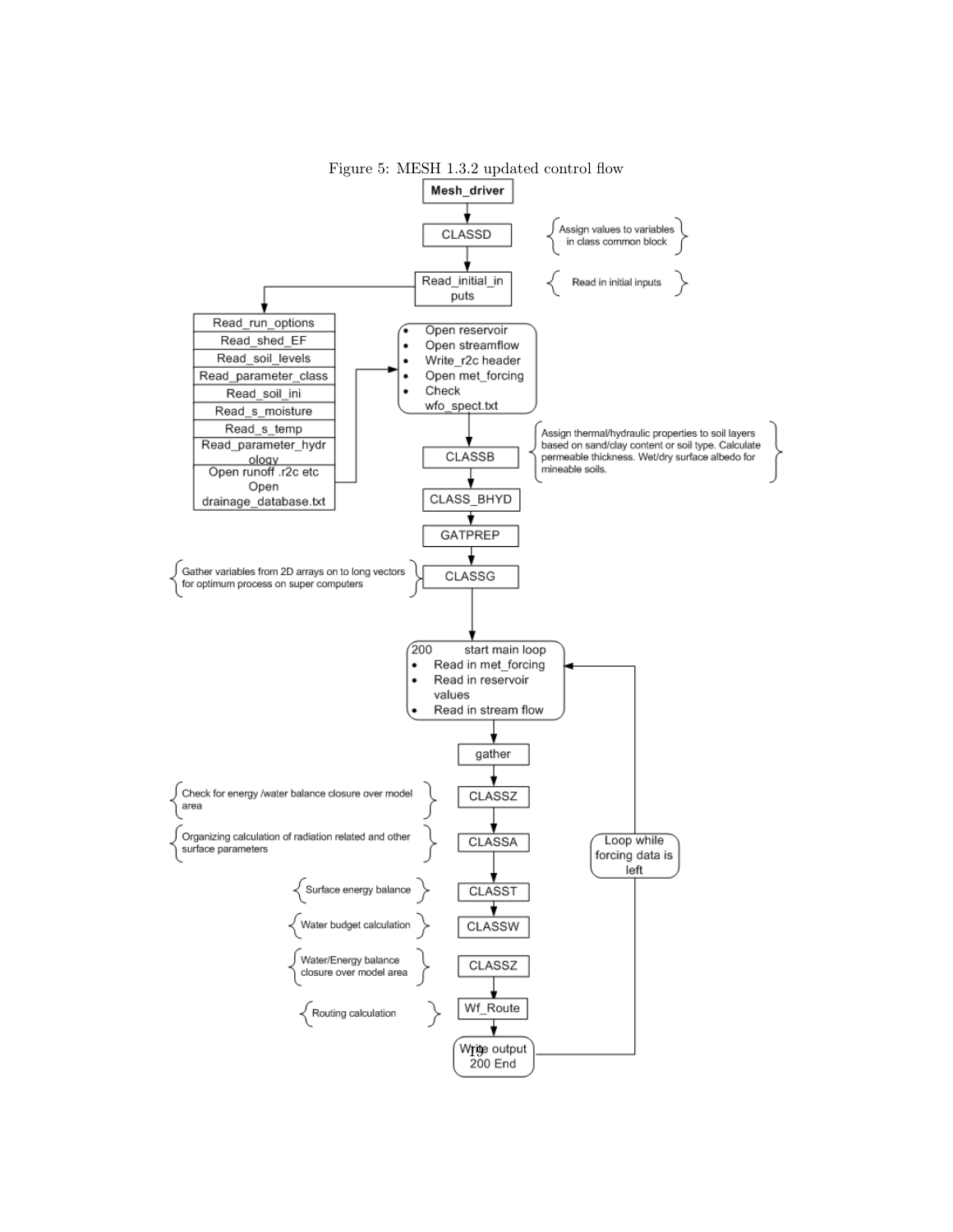#### 8.5 Other improvements

Other improvements and optimizations were done in addition to the above section:

- Collapsed the three loops in FLXSURFZ into one loop and parallelized it.
- Parallelized all NML loops in mesh\_driver.f90.
- Removed dead code in CLASSG.
- Parallelized NML loop in gather and CLASSG.

#### 8.6 Known problems

Currently Green Kenue (formerly EnSim Hydrologic) output and save/restore state subroutines do not work as anticipated. These routines are only called if certain flags are set and did not impact the benchmarking results.

### 9 Run time improvements

#### 9.1 Speedup between MESH 1.3.2 and 1.3.3

MESH 1.3.2 was benchmarked against MESH 1.3.3. They were run on an Intel Core2Quad Q6600 at 3.2GHz with 8GB of DDR2 888MHz RAM. Each build was run five times for the BWATER MESH example and the fastest of these five was taken. The following compilers were used:

- gfortran version 4.5.0 20090421 (experimental) [trunk revision 146519]
- g95 version 0.92 (GCC 4.0.3 May 7 2009)<sup>4</sup>
- Intel Fortran (ifort) 11.1.038  $^5$

The first two compilers were run under  $Cygwin<sup>6</sup> 1.5.25-15.$ 

Because three different compilers were used, the optimization flags present for one compiler may not be present for another. In such cases, the flag was still used to create a best-case scenario.

The flags used for the ifort, gfortran, and g95 compilers are shown in Table 3, Table 4, and Table 5 respectively.

 $^{4}$ http://www.g95.org/

<sup>5</sup>http://software.intel.com/en-us/intel-compilers/

 $6$ http://www.cygwin.com/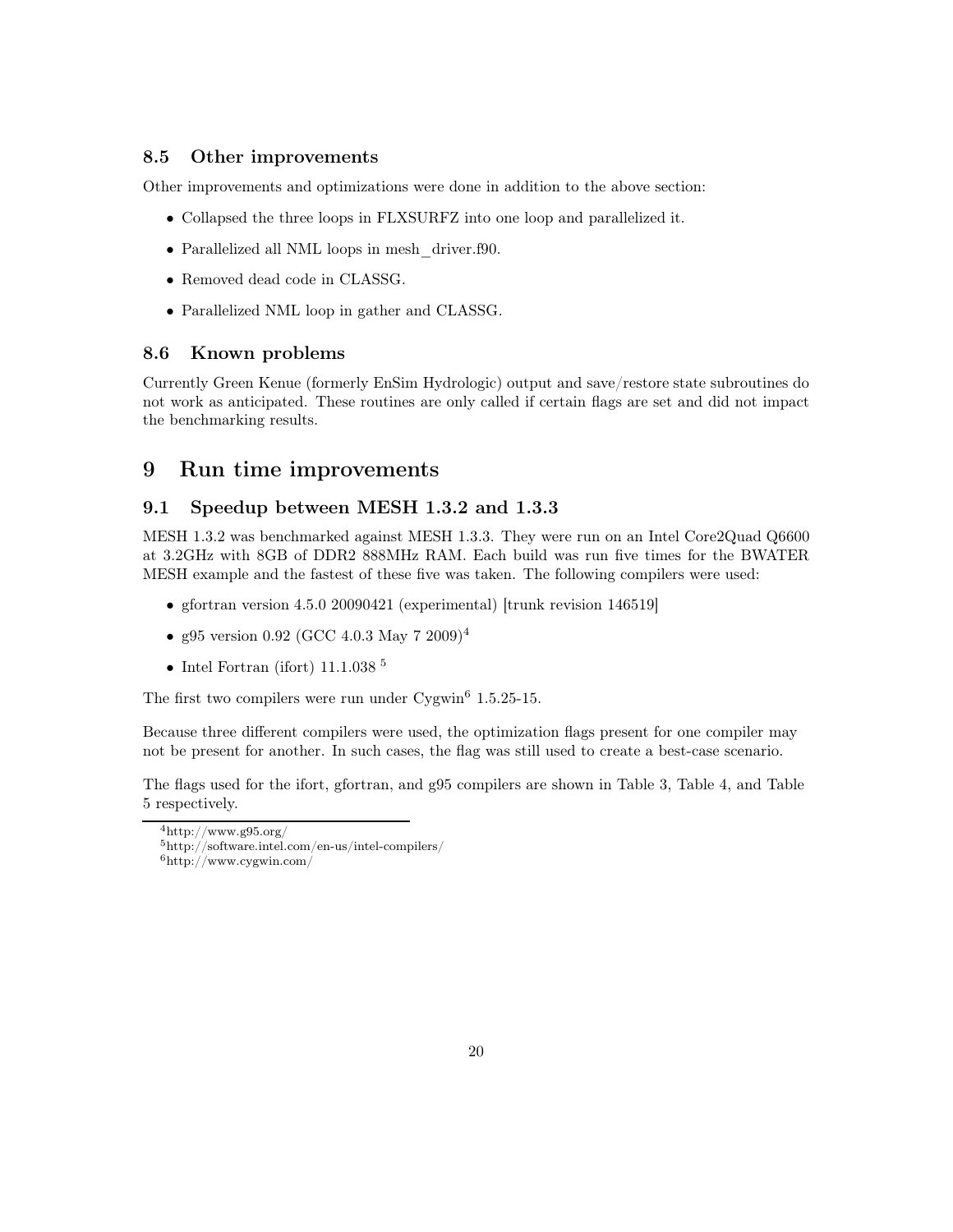| Table 3: Optimizations for ifort |                                                                               |  |  |  |  |  |  |
|----------------------------------|-------------------------------------------------------------------------------|--|--|--|--|--|--|
| Flag                             | Description                                                                   |  |  |  |  |  |  |
| O <sub>3</sub>                   | Level 3 optimization                                                          |  |  |  |  |  |  |
| O <sub>g</sub>                   | Global optimization                                                           |  |  |  |  |  |  |
| QxSSSE3                          | Core2Quad extended SSE3                                                       |  |  |  |  |  |  |
| QaxSSSE3                         | $\text{Core2*}\text{ SS}\overline{\text{E3}}$ optimizations                   |  |  |  |  |  |  |
| arch: SSE3                       | Optimize and generate SSE3 code that runs on both Intel and AMD architecture. |  |  |  |  |  |  |
| assume:buffered io               | I/O accumulates in a buffer and is written out. No code modification.         |  |  |  |  |  |  |
| heap arrays0                     | Allocate all arrays on heap. See note below.                                  |  |  |  |  |  |  |
| Qip                              | Inter-procedural optimization                                                 |  |  |  |  |  |  |
| Openmp                           | Enable processing of OpenMP directives                                        |  |  |  |  |  |  |
| fp:strict                        | Strict floating point                                                         |  |  |  |  |  |  |
| $Qfp$ -speculation=off           | Turn off floating-point speculation                                           |  |  |  |  |  |  |

Note 1: In order for MESH 1.3.x to run without crashing, the flag heap arrays0 must be enabled on the ifort compiler; otherwise all of the arrays are declared on the stack instead of the heap, resulting in a stack overflow. It requires further investigation to see if this flag had an effect on the overall run time. There does not appear to be an equivalent flag for the GCC compilers. Note 2: On this test platform, the prefetch optimization in the ifort compiler degrades performance significantly and should not be used.

Table 4: Optimizations for gfortran

| Flag            | Description                              |
|-----------------|------------------------------------------|
| O3              | Higher level optimizations               |
| ftree-vectorize | Allow vectorization (turned on under O3) |
| $_{\rm{msse3}}$ | SSE3 vectorization                       |
| fopenmp         | Process OpenMP directives                |

Table 5: Optimizations for g95

| Flag            | Description                              |
|-----------------|------------------------------------------|
| OЗ              | Higher level optimizations               |
| ftree-vectorize | Allow vectorization (turned on under O3) |
| msse3           | SSE3 vectorization                       |

Note: There is no OpenMP support for the g95 compiler.

The speed up was then calculated as

$$
\frac{Time_{v1.3.2} - Time_{v1.3.3}}{Time_{v1.3.2}} \times 100\%.
$$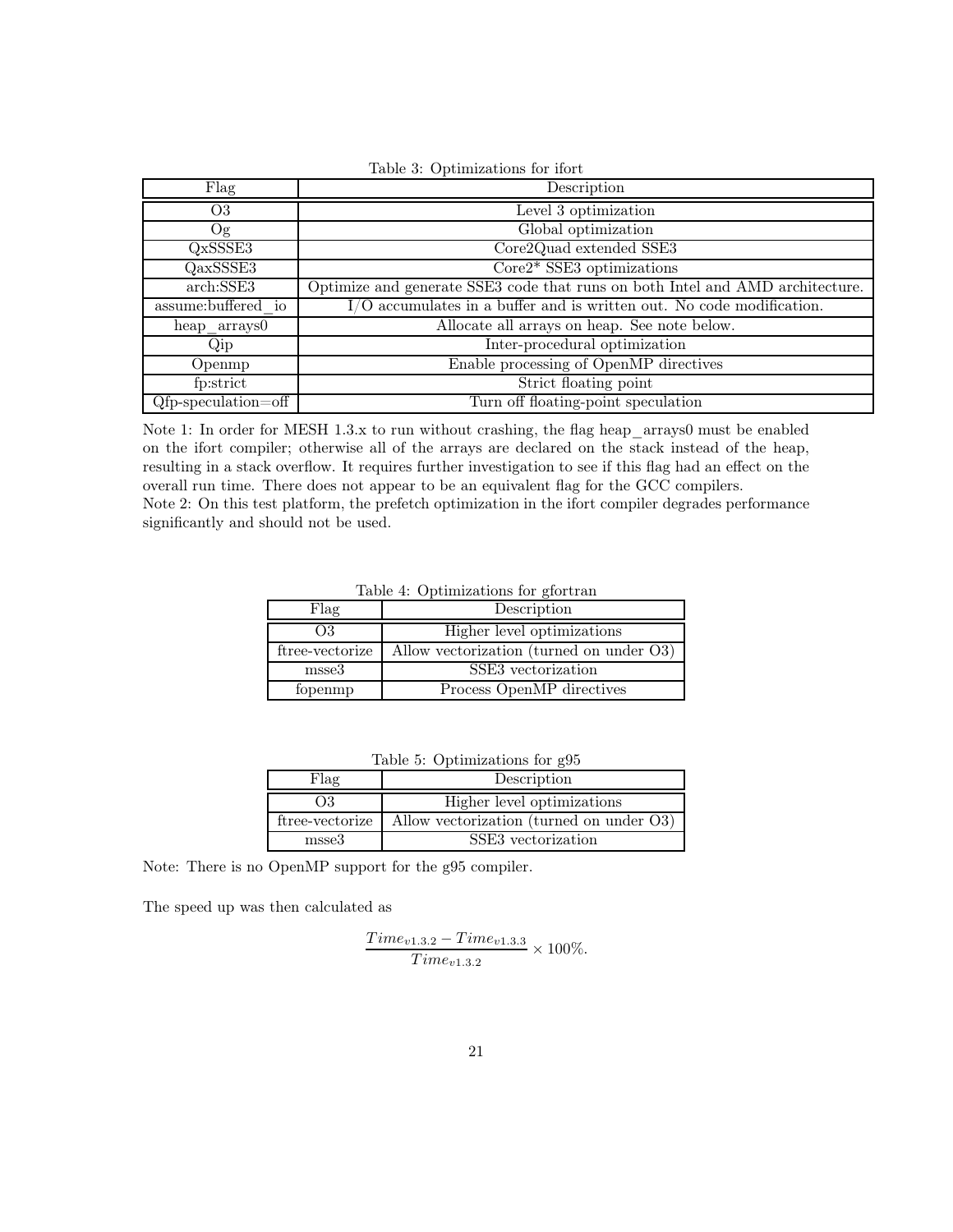### 9.2 Benchmark results

Table 6 shows the results of this benchmarking.

| Version | Complier | Run Time                       | Number of Threads |
|---------|----------|--------------------------------|-------------------|
| 1.3.3   | ifort    | 4m8.5s                         | Auto              |
| 1.3.3   | gfortran | 16m2.5s                        | Auto              |
| 1.3.3   | ifort    | 4m7.7s                         | 4                 |
| 1.3.3   | gfortran | 16m2.7s                        | 4                 |
| 1.3.3   | ifort    | 4m12.6s                        | 3                 |
| 1.3.3   | gfortran | 16m28.0s                       | 3                 |
| 1.3.3   | ifort    | 4m22.5s                        | $\overline{2}$    |
| 1.3.3   | gfortran | 17m7.2s                        | $\overline{2}$    |
| 1.3.3   | ifort    | 5m12.9s                        | $\mathbf{1}$      |
| 1.3.3   | gfortran | 19m9.6s                        | 1                 |
| 1.3.3   | g95      | 19m3.8s                        | 1                 |
| 1.3.2   | ifort    | 8m20.2s                        | 1                 |
| 1.3.2   | gfortran | 17m34.6s                       | 1                 |
| 1.3.2   | g95      | 22 <sub>m</sub> 0 <sub>s</sub> | 1                 |

Table 6: Run time improvements

Figure 6 shows a comparison of all the run times.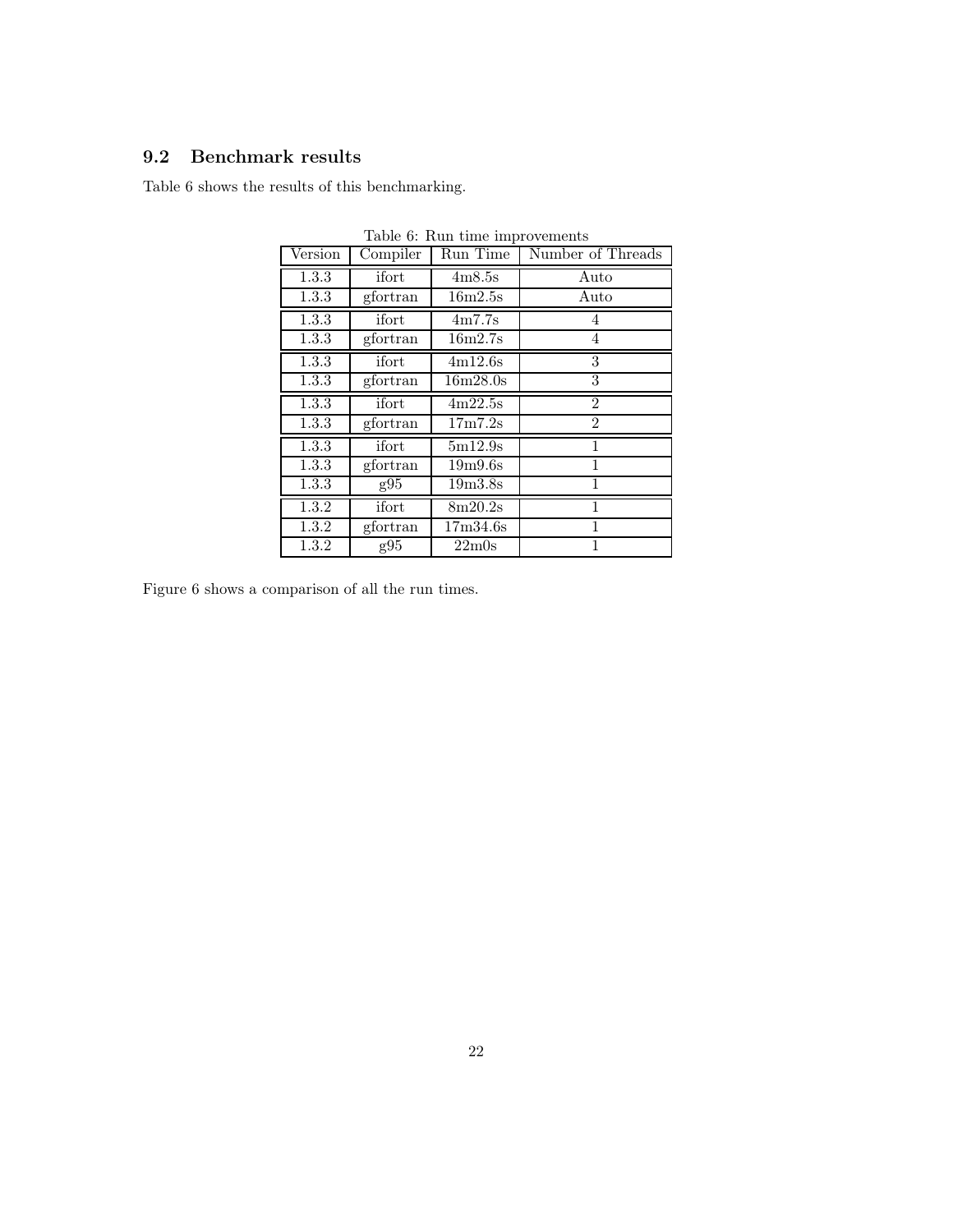![](_page_23_Figure_0.jpeg)

## Figure 6: Inter-compiler and Thread runtime comparison

9.3 Intel ifort percent speedup

Between versions 1.3.3 and 1.3.2 of MESH, a significant speed improvement was realized when using the Intel Fortran compiler.

> best MESH 1.3.2 run time  $= 8.3$  minutes best MESH 1.3.3 run time  $= 5.2$  minutes

and consequently the performance speed up is

$$
\frac{Time_{v1.3.2} - Time_{v1.3.3}}{Time_{v1.3.2}} \times 100\% = \frac{8.3 - 5.2}{8.3} \times 100\% \approx 37\%.
$$

If however, we count the speed up associated with moving to just two cores, a very common situation as indicated on the hardware survey (Section 6), the speed up is:

> MESH 1.3.2 run time with 1 thread  $= 8.3$  minutes; MESH 1.3.3 run time with 2 threads  $= 4.4$  minutes;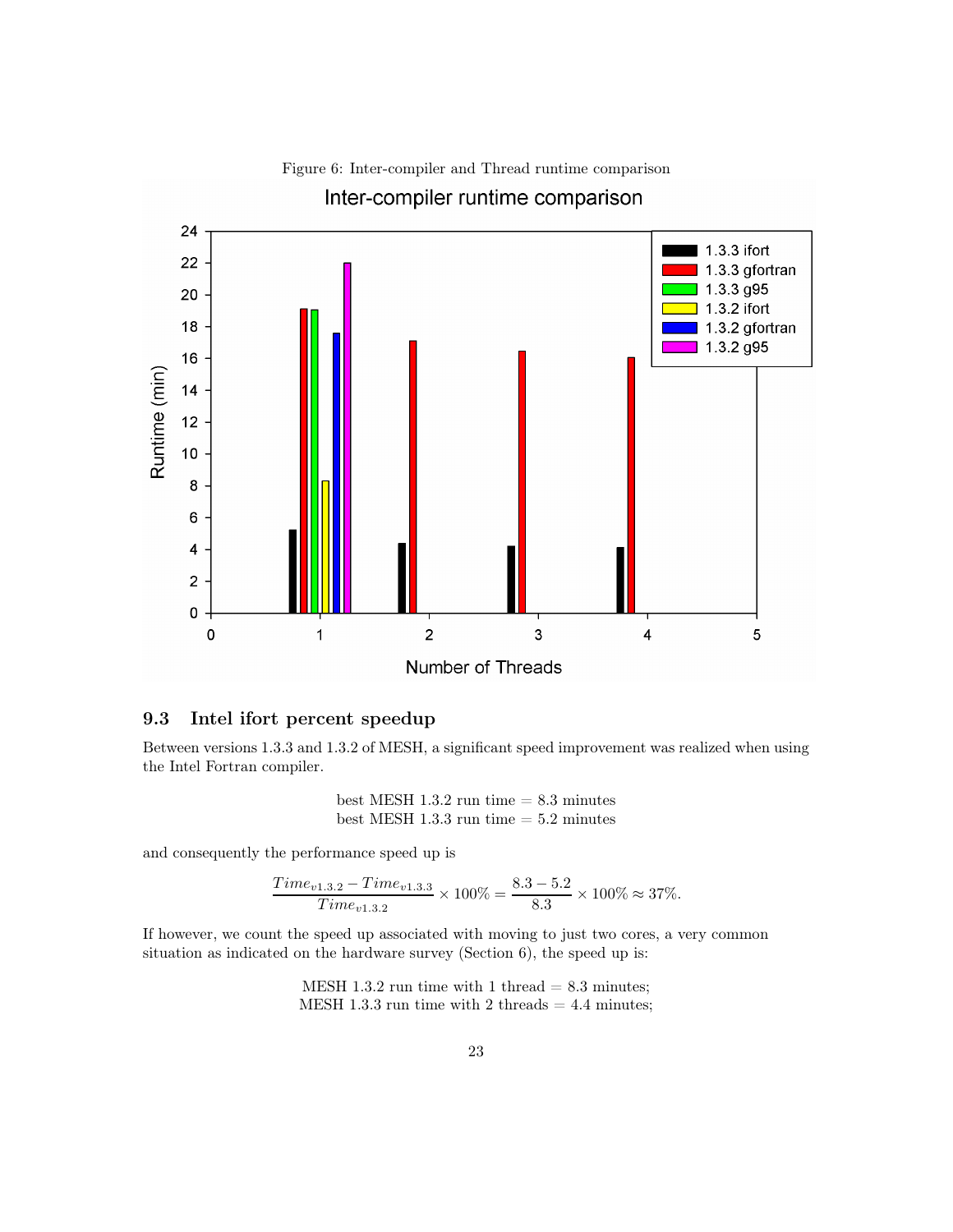and consequently the performance speed up is

$$
\frac{Time_{v1.3.2} - Time_{v1.3.3}}{Time_{v1.3.2}} \times 100\% = \frac{8.3 - 4.4}{8.3} \times 100\% \approx 47\%.
$$

Figure 7 shows this in a graphical form. Percent speed up is measured based on 1 thread, that is, the percent speed up gained from adding multiple threads (using MESH 1.3.3).

### 9.4 gfortran

The runtime improvements associated with the gfortran compiler are certainly not as substantial as that of the ifort compiler. The speedup between MESH 1.3.2 and MESH 1.3.3 is:

best MESH 1.3.2 run time  $= 17.58$  minutes best MESH  $1.3.3$  run time  $= 19.16$  minutes  $\frac{Time_{v1.3.2} - Time_{v1.3.3}}{Time_{v1.3.2}} \times 100\% = \frac{17.58 - 19.16}{17.58} \times 100\% \approx -9\%$ 

This result is undeniably surprising, and currently there is no explanation for why the new build in single-threaded mode causes a performance decrease. The benchmarks have been rerun, recompiled with no OpenMP support, yet the results remain the same. This is currently under investigation. The addition of multiple threads leads to a disappointing performance gain compared to Intel's ifort compiler:

> best MESH 1.3.2 run time with 1 thread  $= 17.58$  minutes; best MESH 1.3.3 run time with 2 threads  $= 17.10$  minutes;

and consequently the performance speed up is

$$
\frac{Time_{v1.3.2} - Time_{v1.3.3}}{Time_{v1.3.2}} \times 100\% = \frac{17.58 - 17.1}{17.58} \times 100\% \approx 3\%.
$$

Utilizing four threads results in the following:

best MESH 1.3.2 run time with 1 thread  $= 17.58$  minutes; best MESH 1.3.3 run time with 4 threads  $= 16.05$  minutes;

and consequently the performance speedup is

$$
\frac{Time_{v1.3.2} - Time_{v1.3.3}}{Time_{v1.3.2}} \times 100\% = \frac{17.58 - 16.05}{17.58} \times 100\% \approx 9\%
$$

The performance scaling with respect to number of threads is shown in Figure 8.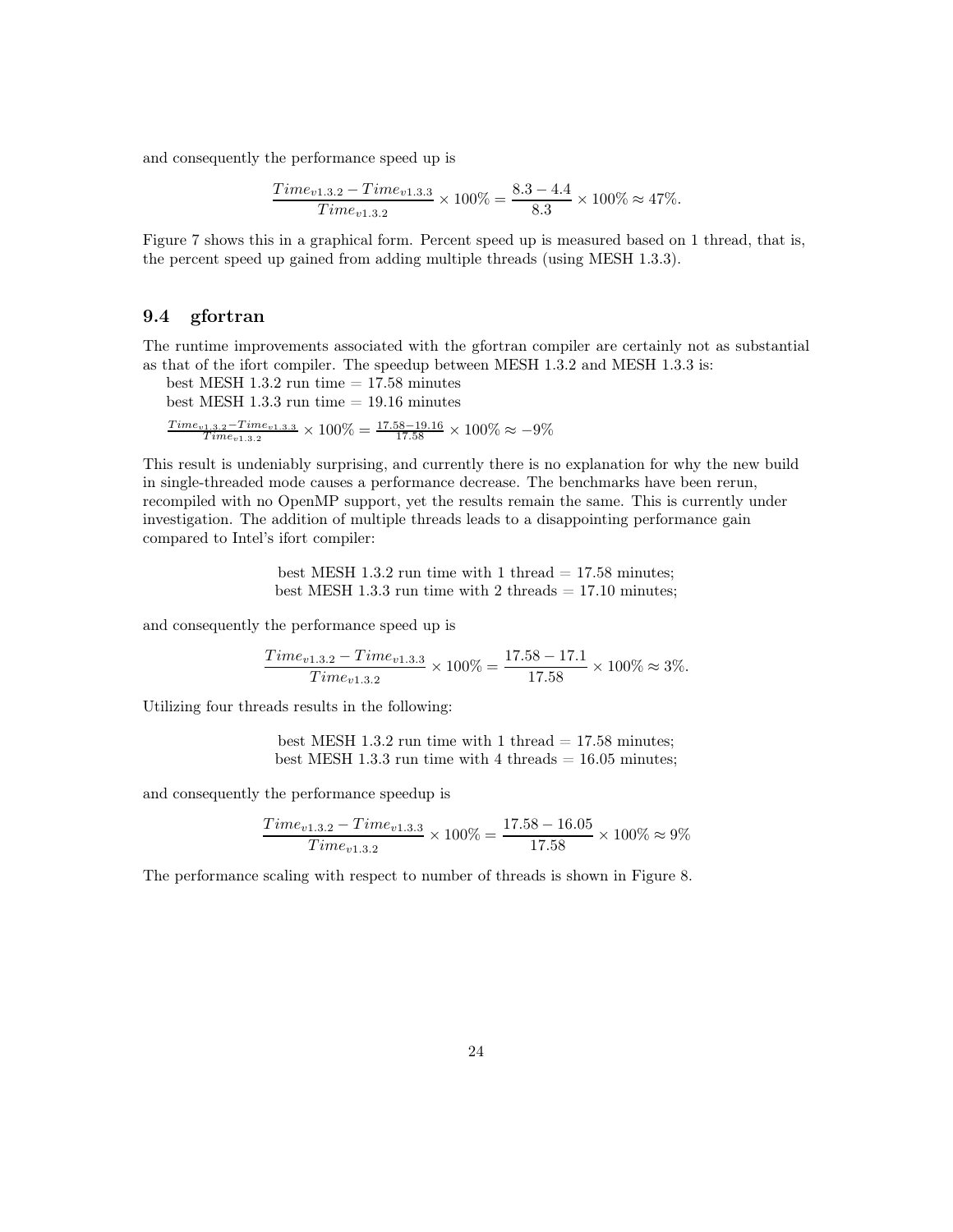Figure 7: MESH 1.3.3 (ifort) Mulithreaded Speedup.

![](_page_25_Figure_1.jpeg)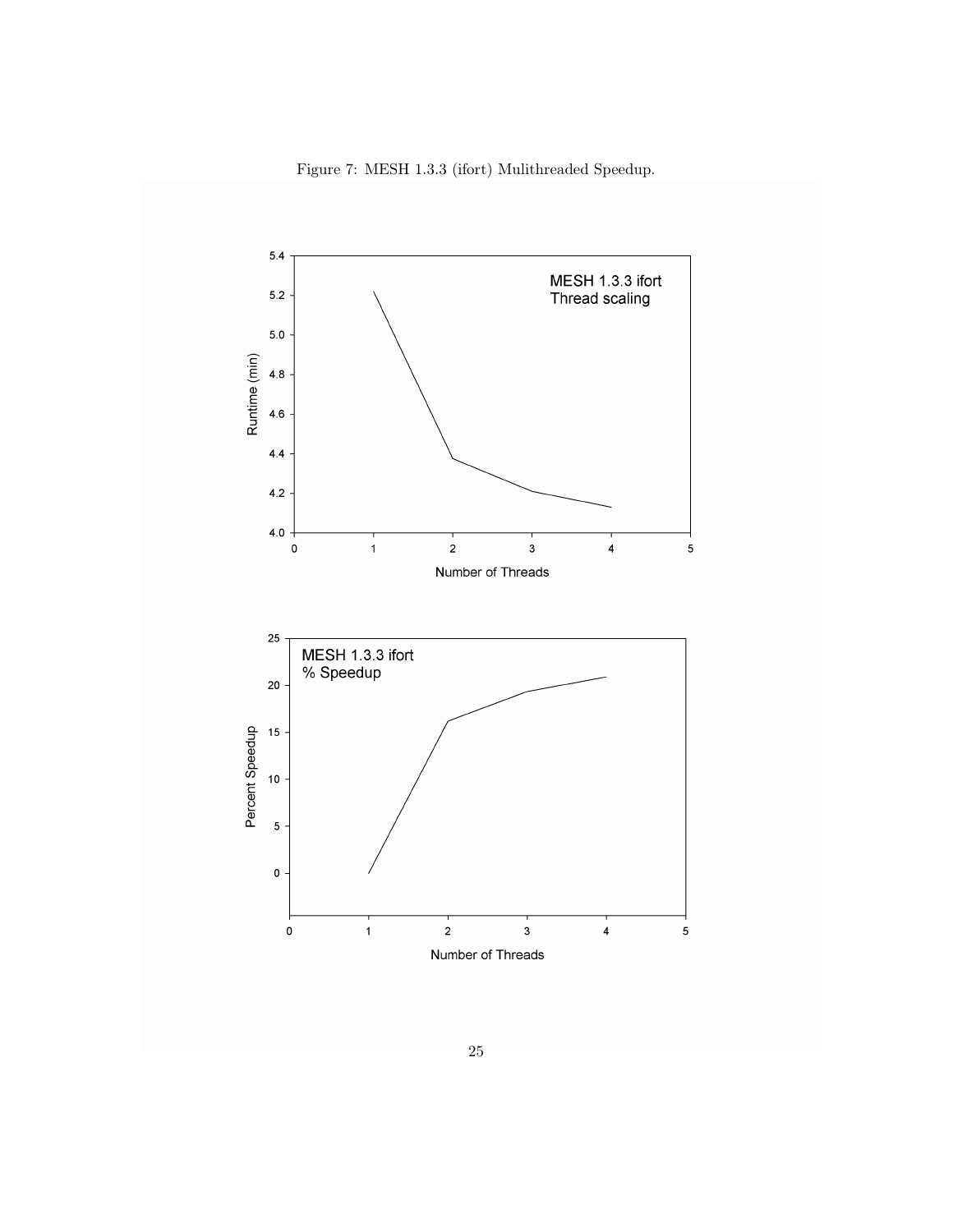Figure 8: MESH 1.3.3 (gfortran) Mulithreaded Speedup.

![](_page_26_Figure_1.jpeg)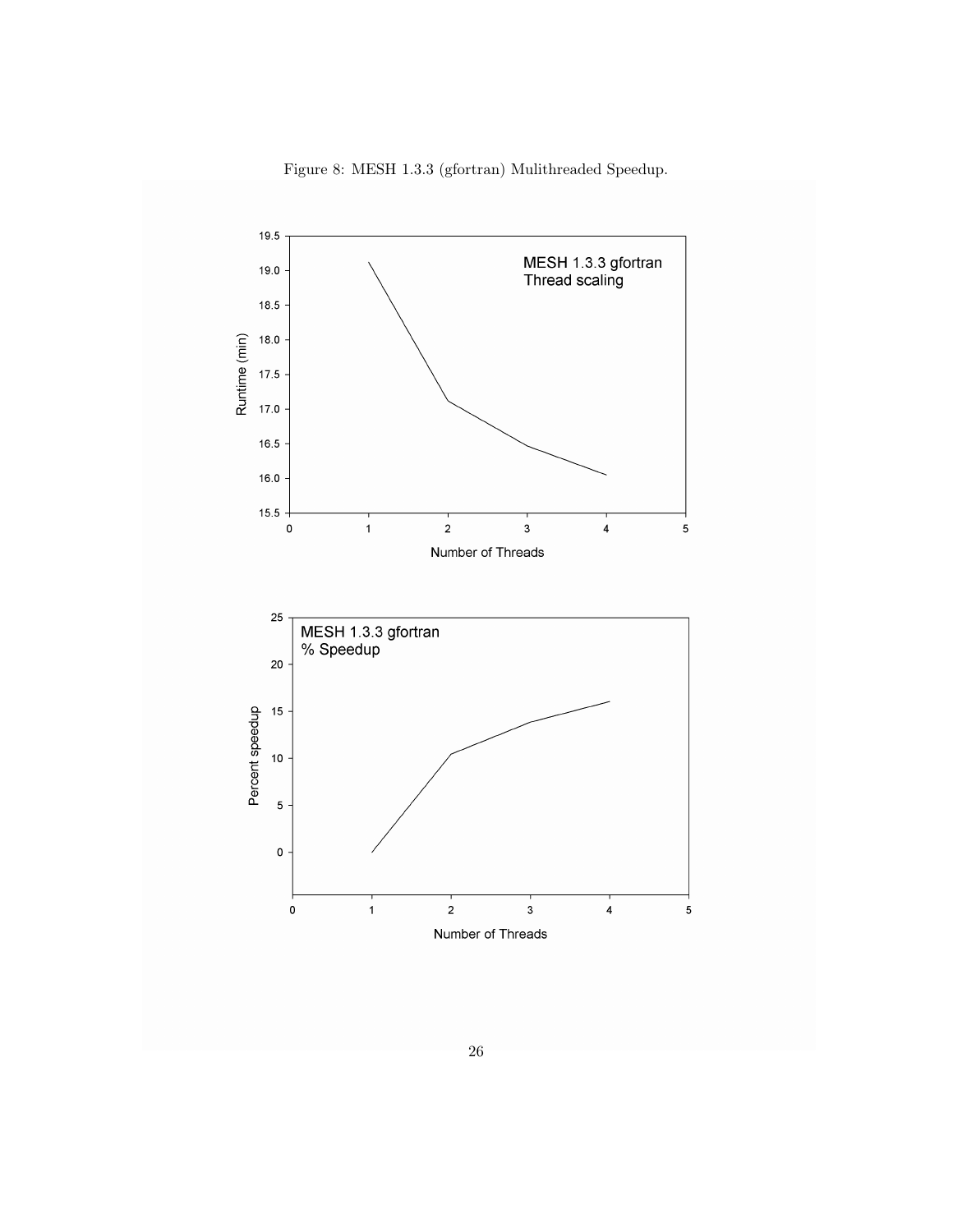#### 9.5 g95

The g95 Fortran compiler does not provide support for the OpenMP directives. Therefore it is not possible to measure the speed up obtained from multiple threads. However, it is still possible to examine the performance speedup when comparing a single thread:

> best MESH 1.3.2 run time  $= 22.00$  minutes; best MESH 1.3.3 run time  $= 19.06$  minutes;

and consequently the performance speedup is

$$
\frac{Time_{v1.3.2} - Time_{1.3.3}}{Time_{v1.3.2}} \times 100\% = \frac{22.0 - 19.06}{22.0} \times 100\% = 13.3\%.
$$

### 10 Conclusion

Profiling of MESH has been conducted of MESH 1.3 under Ubuntu Linux 8.10 with Intel VTune. Significant performance bottlenecks were found in the FLXSURFZ, CLASSS, and CLASSG subroutines as well as in MAIN. MAIN's performance bottleneck is mostly attributed to intensive I/O routines at each time step. An overall pattern throughout much of MESH (specifically the CLASS routines) is a duplication of work by having too many iterations due to redundant loops and is exemplified by FLXSURFZ (Algorithm 2). These multiple loops can be merged into one loop, which can be easily parallelized using OpenMP, provided the loop iterations are independent (as is much of the current code). CLASS and CLASSG are only needed for select sections of MESH which can be rewritten to handle 1D vectors. CLASSS can then be completely eliminated and CLASSG moved above the main iteration loop, significantly decreasing the MESH run time. A buffered I/O approach for MAIN was discussed that could be used to reduce the number of random disk input requests. Compiler settings were examined, and the move towards the high-end Intel Fortran compiler can net between a 2x and 3x speed improvement depending on the enabled hardware optimization. Numerical stability was discussed, and it was found that using double precision can mitigate most of the stability problems. However, there exists locations in the code where improved stability can only be achieved via improved numerical methods. For the "average" MESH user, we could think of no reason why double precision should not be used.